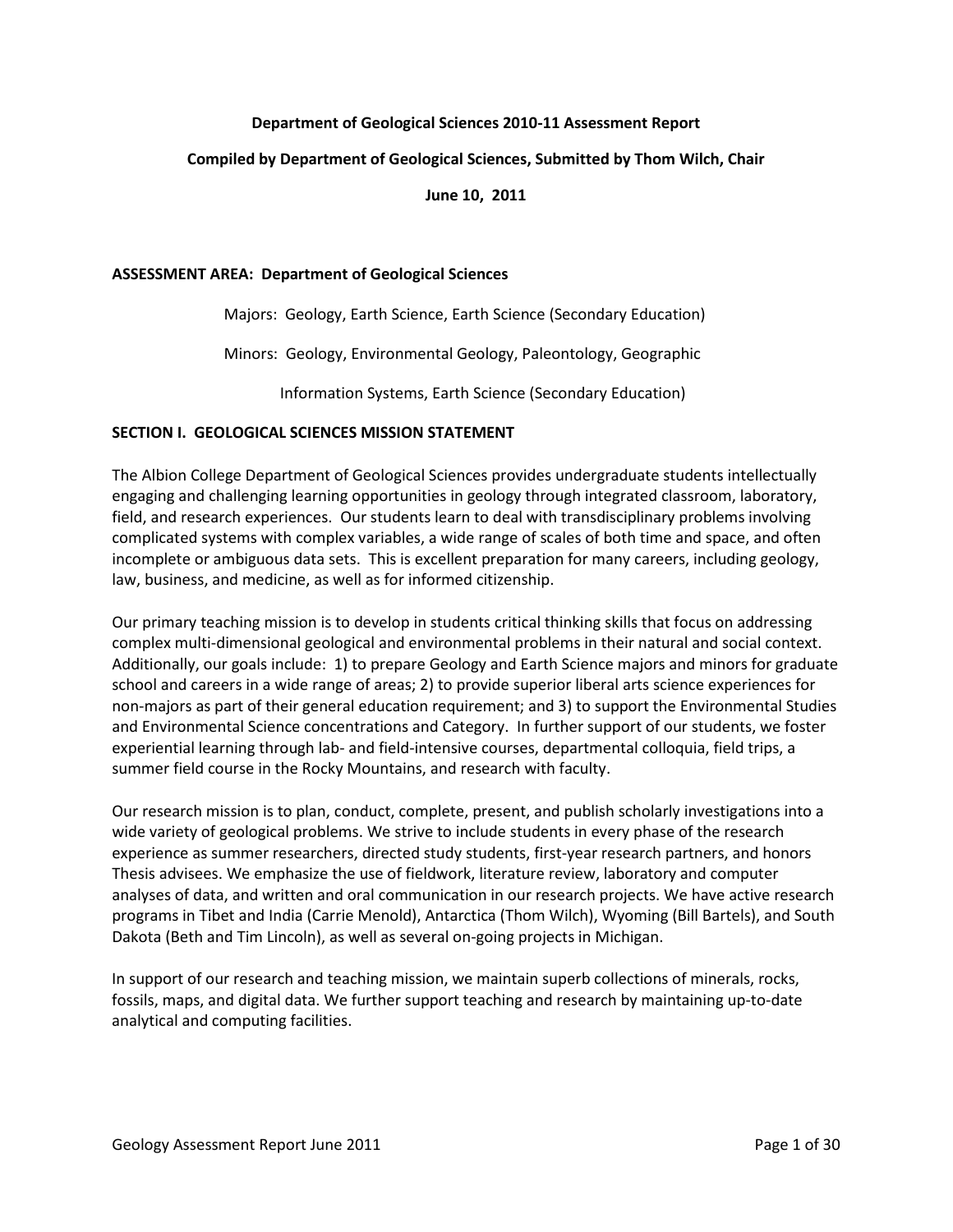# **SECTION II. LEARNING GOALS & OUTCOMES**

## **INTRODUCTION**

The Department of Geological Sciences created a Skills Assessment Matrix for the purpose of assessing skills and knowledge that we expect of our students. The matrix is shown on page two of this document and lists several skill areas that are being assessed in the 2010-11 academic year. Some of the assessment results were written into the January 2011 report and are not included here.

Assessment Goals and Outcomes | Course/Activity | Assessment Tool | Page 1. Communication: Oral Skills | Geology Colloquium Rubric 14 2A. Critical Thinking: Problem Solving | Geology Colloquium Rubric 2 7 2B. Critical Thinking: Critical Reading | Partical Property | 9 2C. Critical Thinking: Application of Scientific Method Geology 103 Rubric 11 3. Creativity & Initiative: A. Independence of thought; B. integrative thinking; C. initiative Geology  $411/412$  Rubric-pilot 14 4A. Earth Science Methods: Field Skills | Geology 210 | Rubric | 17 4B. Earth Science Methods: Map skills | Geology 208 | Lab Exam | 22 4B. Earth Science Methods: Map skills | Senior Exam | Questions | 24 5. Content Areas: 1) plate tectonics and structure; 2) earth history; 3) solid earth composition; and 4) surface and atmospheric processes. Senior Exam Senior Exam (modified version of 2010) 25 6. Graduate Preparedness | Alumni Newsletter and Exit Interview 28

The table below lists the skill/content areas that are assessed in this report.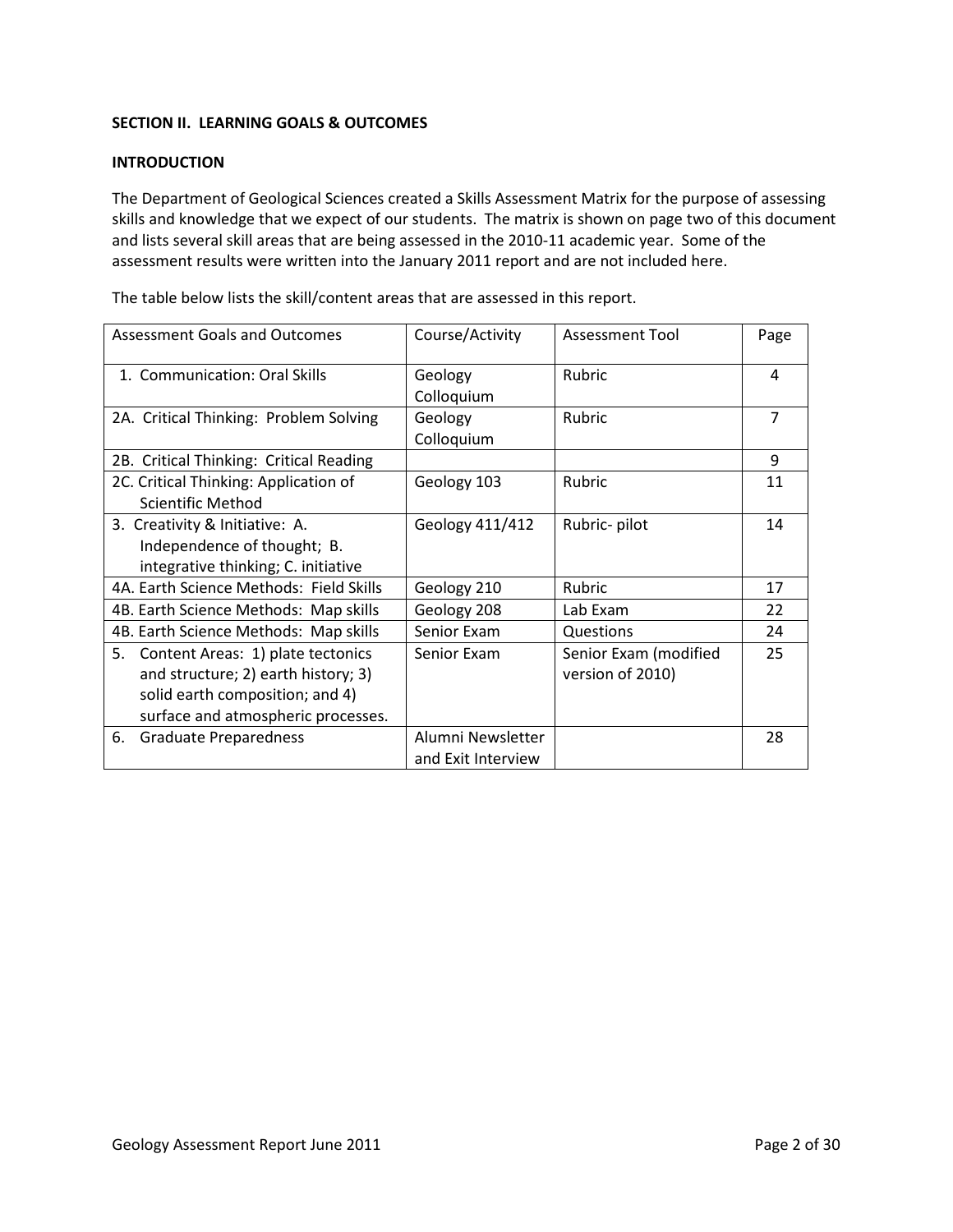| <b>Goal Areas</b>                        |                |              |           |         |                                |        |              |              |              |              |              |           |              | Courses in Geology Curriculum (2010-11Version) |              |      |                  |              |              |              |              |        |              |                          |              |                   |                |
|------------------------------------------|----------------|--------------|-----------|---------|--------------------------------|--------|--------------|--------------|--------------|--------------|--------------|-----------|--------------|------------------------------------------------|--------------|------|------------------|--------------|--------------|--------------|--------------|--------|--------------|--------------------------|--------------|-------------------|----------------|
|                                          | $\overline{a}$ | 103          | 104       | 106     | 111                            | 115    | 201          | 202          | 203          | 204          | 205          | 208       | 209          | 210                                            | 211          | 212  | 216              | 306          | 307          | 309          | 310          | 311    | 312          | 314                      |              |                   |                |
|                                          | Intro          | Earth H      | Resources | Hazards | GIS                            | Oceans | Structure    | GdWater      | Nin          | Pet          | Strat<br>Sed | Geomorph  | Paleo        | Regional                                       | Sens<br>Rem  | Volc | Geo<br>Env. Eng. | Glaciers     | Geochem      | Vert Pale    | Adv Pet      | AdvGIS | Ore Deposits | $\mathsf{camp}$<br>Field | Colloquium   | Dir. St. Research | Senior Exam    |
| 1. Communication                         |                |              |           |         |                                |        |              |              |              |              |              |           |              |                                                |              |      |                  |              |              |              |              |        |              |                          |              |                   |                |
| <b>Writing Skills</b>                    |                |              |           |         |                                |        | E            |              | E            | E            | E            | E         | E            |                                                |              | E    | E                | E.           |              |              | E            |        | $\mathsf{C}$ | E                        |              | C                 |                |
| Oral Skills                              |                |              |           |         |                                |        |              | $\mathbf{I}$ |              | E            |              |           |              | E                                              |              | E    | E                | E            |              | E            | E            |        |              |                          | CA           |                   |                |
| 2. Critical Thinking                     |                |              |           |         |                                |        |              |              |              |              |              |           |              |                                                |              |      |                  |              |              |              |              |        |              |                          |              |                   |                |
| Problem Solving                          | -1             |              |           |         |                                |        | E            | $\mathsf{C}$ | E            | E            | $\mathsf{C}$ | E         | $\mathsf{C}$ | E                                              |              | E    |                  | E            | $\mathsf{C}$ | $\mathsf{C}$ | $\mathsf E$  | E      | E            | $\mathsf{C}$             |              | $\mathsf{C}$      | $\overline{A}$ |
| <b>Critical Reading</b>                  |                |              |           |         |                                |        | $\mathsf E$  | $\mathsf E$  |              |              |              | E         |              | $\mathsf{C}$                                   |              | E    |                  | $\mathsf{C}$ |              |              | $\mathsf E$  |        |              |                          | C A          |                   |                |
| <b>Quantitative Reasoning</b>            | -1             |              |           |         |                                |        | $\mathsf{C}$ | E            | E            | E            |              | E         |              |                                                |              |      | E                |              | $\mathsf{C}$ |              | E            | E      |              | E                        |              |                   | $\mathsf{A}^*$ |
| Application of Scientific<br>Methodology | EA             | EA           |           |         |                                |        |              | E            |              | E.           | C            | E         | C            |                                                |              |      |                  | E.           | E            | C            | E.           |        | E            | C                        |              | C                 |                |
| Independent Research                     | $\overline{1}$ |              |           |         |                                |        |              | E            |              |              |              | E         | E            |                                                |              |      | E                | E            | E            |              | $\mathsf{C}$ | E      | E            | $\mathsf{C}$             |              | $\mathsf{C}$      |                |
| 3. Creativity & Initiative               |                |              |           |         |                                |        |              |              |              |              |              |           |              |                                                |              |      |                  |              |              |              |              |        |              |                          |              |                   |                |
| Independence of Thought                  |                | $\mathbf{I}$ |           |         |                                |        |              | $\mathbf{I}$ |              | E            | E            |           | E.           | E                                              |              |      |                  | E            | E            | E            | $\mathsf{C}$ |        |              | C                        | C            | <b>CA</b>         |                |
| Integrative Thinking                     | E.             |              |           |         |                                |        |              | $\mathsf E$  | E            | E            | $\mathsf E$  | E         | E            | E                                              | E            | E    | E                | E            | $\mathsf C$  | E            | $\mathsf C$  | E      | $\mathsf{C}$ | $\mathsf{C}$             | $\mathsf{C}$ | CA                |                |
| Initiative                               |                |              |           |         |                                |        |              |              |              | E            | E            |           | E            | E                                              |              |      |                  | E            | E            | E            | E            |        |              | $\mathsf{C}$             | C            | CA                |                |
| 4. Earth Science Methods                 |                |              |           |         |                                |        |              |              |              |              |              |           |              |                                                |              |      |                  |              |              |              |              |        |              |                          |              |                   |                |
| Field Skills                             | $\mathbf{I}$   |              |           |         |                                |        |              | CA           |              | E            | E            | C         |              | CA                                             |              |      |                  | $\mathsf{C}$ |              |              |              |        |              | CA                       |              | E                 |                |
| Lab Skills                               | $\mathbf{I}$   | $\mathbf{I}$ |           |         |                                |        | E            | $\mathsf C$  | $\mathsf C$  | $\mathsf{C}$ | $\mathsf{C}$ | E         | E            |                                                |              | F    | E                | E            | $\mathsf{C}$ |              | $\mathsf{C}$ |        | $\mathsf E$  | $\mathsf C$              |              | E                 |                |
| Map, Imagery, GIS Skills                 |                | E            |           |         | $\mathsf{C}$<br>$\overline{A}$ |        | E            | $\mathbf{I}$ |              | E            |              | <b>CA</b> |              |                                                | C            |      | E                | E            |              |              | E            | C      |              | $\mathsf{C}$             |              |                   | $\mathsf{A}$   |
| Info. Technology Skills                  | $\mathbf{I}$   |              |           |         | $\mathsf C$                    |        |              | E            |              | Ε            |              | E         |              |                                                | $\mathsf{C}$ | E    |                  | E            | E            |              | $\mathsf{C}$ | C      | E.           |                          | $\mathsf{C}$ | E                 |                |
| 5. Content Areas                         |                |              |           |         |                                |        |              |              |              |              |              |           |              |                                                |              |      |                  |              |              |              |              |        |              |                          |              |                   |                |
| <b>Plate Tectonics</b>                   | EA             | E            |           | E       |                                | E      |              |              |              | E            | E            |           |              |                                                |              | E    |                  |              |              | E            | E            |        |              | E                        |              |                   | $\mathsf{A}$   |
| Earth History                            |                | E            |           |         |                                | E      |              |              |              |              | $\mathsf C$  |           | $\mathsf C$  | E                                              |              | E    |                  | $\mathsf C$  |              | $\mathsf C$  |              |        |              | $\mathsf C$              |              |                   | $\mathsf{A}$   |
| Solid Earth<br>Composition/Structure     |                |              |           |         |                                |        | $\mathsf{C}$ |              | $\mathsf{C}$ | C            |              |           |              |                                                |              | E    |                  |              |              |              | $\mathsf{C}$ |        |              | C                        |              |                   | $\mathsf{A}$   |
| Surface & Atmos. Processes               |                |              |           | E       |                                | E      |              | E            |              |              | E            | C         |              |                                                |              | E    | $\mathsf{C}$     | $\mathsf C$  | E            |              |              |        |              | E                        |              |                   | $\mathsf{A}$   |

I = topic introduced; E = topic emphasized; C = comprehensively covered

A = 2010-11 assessment; Yellow highlight is Fall 10 assessment, pink highlight indicates Fall 10 and Spring 11 assessment; and blue highlight indicates Spring '10 assessment.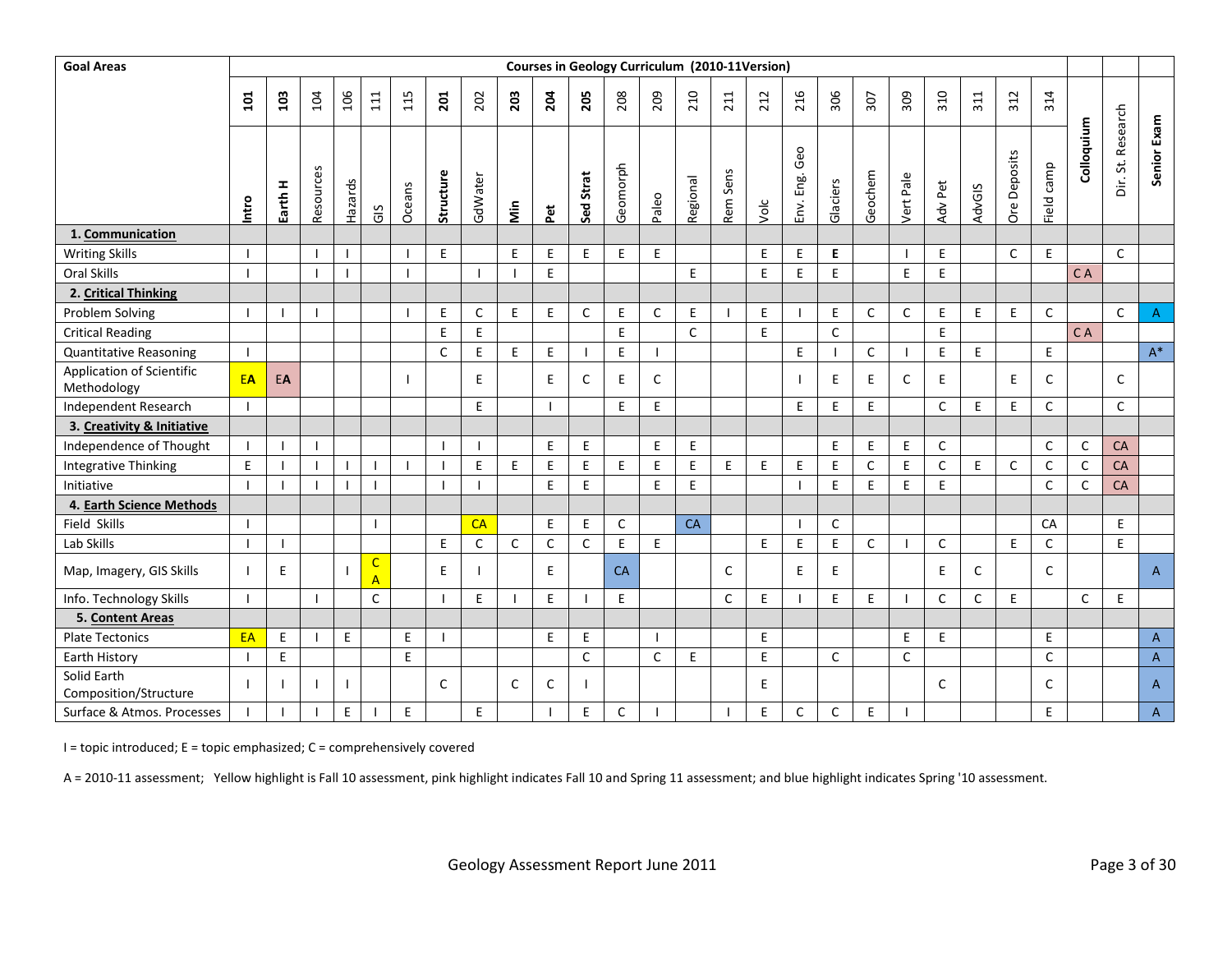### **1. Goal Area- Communication Skills**

### **Communication Goals**.

**Writing Goal:** Students are able to effectively articulate their ideas in writing.

**Oral Communication Goal:** Students are able to effectively articulate their ideas orally. More specifically all graduating majors and minors are able to give "good" oral presentations according to rubric specification described below.

### **Communication Assessment & Outcomes**

**Writing Assessment.** Departmental Writing Rubric has been developed to be used for writing assignments in designated courses and for written component of Senior Thesis and directed studies (see Appendix A). The rubric has been used in FY seminars and select upper level courses. Assessment results from in these courses have not been compiled.

**Oral Communication Assessment/ Departmental Colloquium/ Wilch (author).** Oral communication is assessed through the Geology Department colloquia, which are held 2:10-3 p.m. on Friday afternoons during both Fall and Spring semesters. The colloquia feature presentations by Junior and Senior geology and earth science majors and minors, as well as faculty and guest speakers. Presentations can be based on 1) independent faculty-mentored research; 2) off-campus geology experience; or 3) a peer-reviewed journal article. Presentation topic must approved by a faculty member. It is strongly recommended that students consult with faculty members whose teaching/research is most similar to the presentation topic. Participation in and presentations are required for both majors and minors. Majors are required to present once per semester during each of their last four semesters; minors are required to present two times during the last four semesters. Prior to 2008-9, assessment of the required colloquia was informal and qualitative. In past 10 years one student was prohibited from graduating because he did not fulfill this graduation requirement (the student enrolled an extra semester to fulfill this requirement and graduate with a major in Geology). All majors (>125; 100%) fulfilled this requirement in past 15 years.

The student oral presentation rubric (below) was completed after each colloquium presentation by all faculty members attending the presentation (n=4-7). The actual rubric sheets also contain areas for faculty to make constructive comments in each of the areas: organization and format: talk content; visual aids. The scores and comments for each student were aggregated and typed up and a copy of aggregate feedback was given to the students 1-2 weeks after they presented.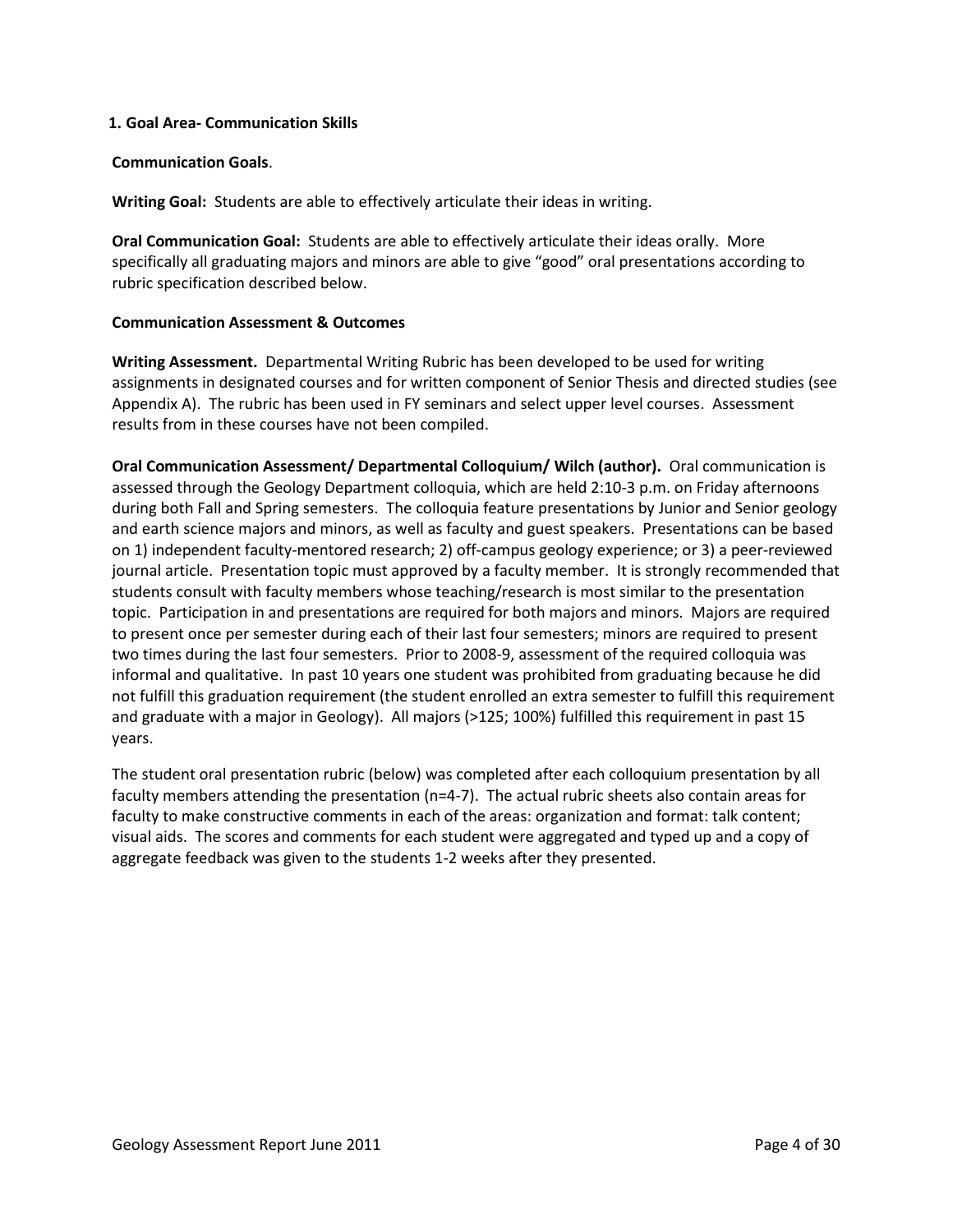|                    | Excellent = $4$                      | $Good = 3$             | Fair = $2$           | Weak = $1$            |
|--------------------|--------------------------------------|------------------------|----------------------|-----------------------|
| Organizatio        | Slides are simple, legible and neat. | Organization and       | Organization and     | Organization and      |
| n and              | Clear introduction and summary,      | format could be        | format could be      | format could be       |
| format             | with well-articulated "big picture"  | improved in one key    | improved in two key  | improved in three or  |
|                    | tie-in. Organized talk with very     | area stated in         | areas stated in      | more key areas        |
|                    | logical progression of ideas.        | Excellent column.      | Excellent column.    | stated in Excellent   |
|                    |                                      |                        |                      | column.               |
| Talk               | Thorough knowledge of the topic.     | Talk content could be  | Talk content could   | Talk content could be |
| Content            | Correct pronunciation of             | improved in one key    | be improved in two   | improved in three or  |
|                    | terminology. Basic scientific        | area stated in         | key areas stated in  | more key areas        |
|                    | questions are clearly stated and     | Excellent column.      | Excellent column.    | stated in Excellent   |
|                    | addressed. Assertions are well       |                        |                      | column.               |
|                    | supported with evidence.             |                        |                      |                       |
| <b>Visual Aids</b> | Figures (photos, graphs, tables) are | Visual aids could be   | Visual aids could be | Visual aids could be  |
|                    | professional, legible, and neat.     | improved in one key    | improved in two key  | improved in three or  |
|                    | Figures are well labeled and         | area stated in         | areas stated in      | more key areas        |
|                    | include scales. Figures illuminate   | Excellent column.      | Excellent column.    | stated in Excellent   |
|                    | aspects of the presentation. Text    |                        |                      | column.               |
|                    | outlines key points appropriately.   |                        |                      |                       |
| Speaker            | Speaker is professional in manner.   | Speaker and delivery   | Speaker and delivery | Speaker and delivery  |
| and                | Conveys concepts in an effective     | could be improved in   | could be improved in | could be improved in  |
| delivery           | and engaging manner. Vocal           | one key area stated in | two key areas stated | three or more key     |
|                    | projection is clear and audible.     | Excellent column.      | in Excellent column. | areas stated in       |
|                    | Delivery at an appropriate rate and  |                        |                      | Excellent column.     |
|                    | level for the audience. Welcomed     |                        |                      |                       |
|                    | and thoughtfully addressed           |                        |                      |                       |
|                    | questions.                           |                        |                      |                       |

|  |  | Table 1. Geology Oral Presentation Rubric |  |
|--|--|-------------------------------------------|--|
|--|--|-------------------------------------------|--|

**Oral Communication Assessment Outcomes.** The aggregate scores from both Fall 2010 and Spring 2011 are presented in the Table 2 below.

Table 2. Compilation of Oral Presentation Assessment Results from 2010-11 Geology Colloquium. The students are assessed on a 1 to 4 scale (Weak, Fair Good, Excellent) as described in the Table 1 above. Fall 2010 n = 17 ; Spring 2011 n = 15.

|                         |                 | Fall 2010 Result Summary |          |                        | Spring 2011 Result Summary |          |
|-------------------------|-----------------|--------------------------|----------|------------------------|----------------------------|----------|
| Assessment Area         | Mean<br>Juniors | Mean<br><b>Seniors</b>   | Mean All | Mean<br><b>Juniors</b> | Mean<br>Seniors            | Mean All |
| Organization and format | 3.09            | 3.12                     | 3.10     | 3.33                   | 3.51                       | 3.38     |
| <b>Talk Content</b>     | 3.24            | 3.17                     | 3.21     | 3.23                   | 3.58                       | 3.32     |
| <b>Visual Aids</b>      | 3.11            | 3.17                     | 3.13     | 3.06                   | 3.32                       | 3.13     |
| Speaker and delivery    | 3.10            | 3.06                     | 3.09     | 3.04                   | 2.92                       | 3.01     |
| Total                   | 3.14            | 3.13                     | 3.13     | 3.17                   | 3.33                       | 3.21     |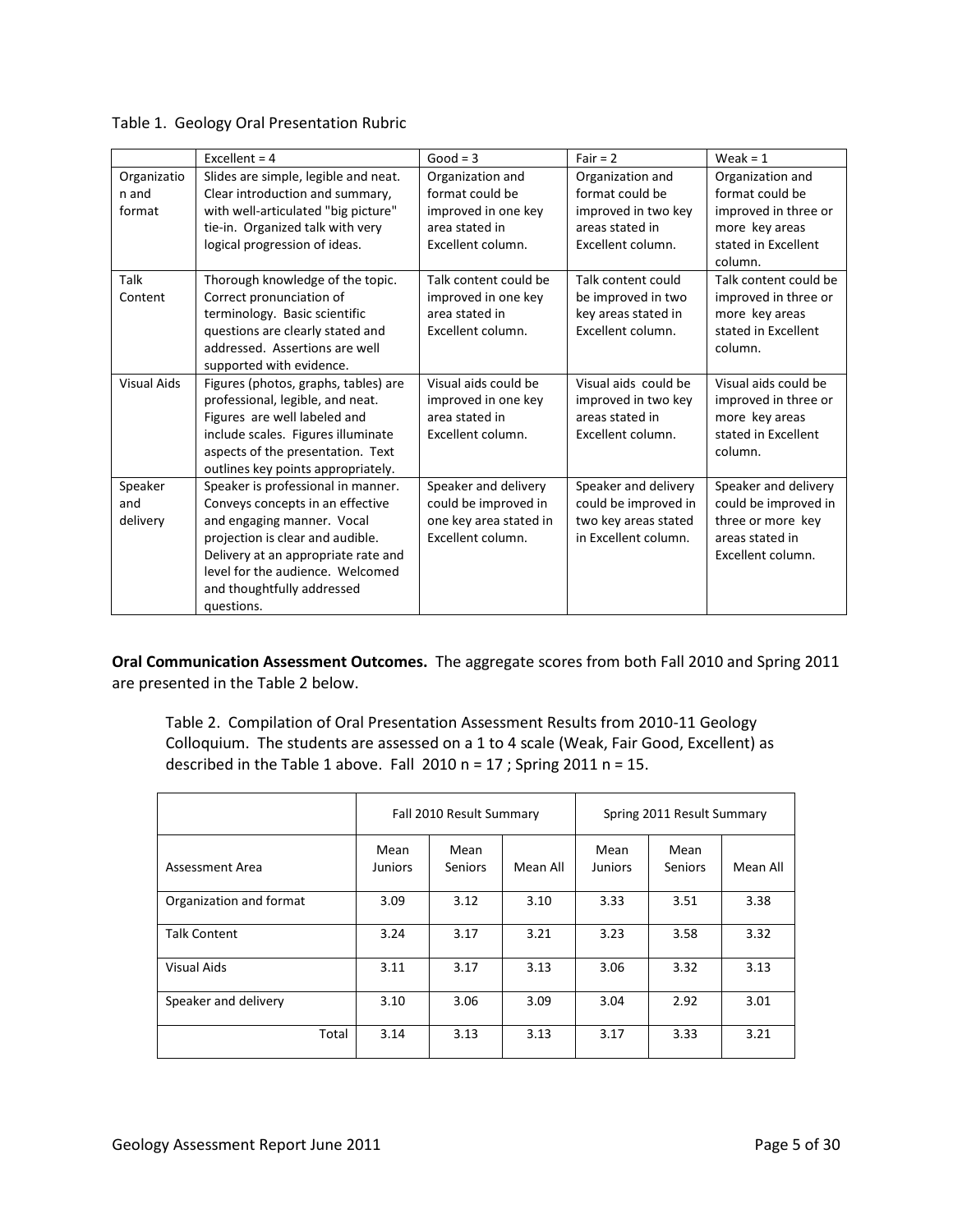In Fall 2010, 17 students were assessed using this rubric. One student was evaluated on a completely different trial rubric, which we ultimately decided not to use. In Spring 2010, 15 students were assessed using this rubric. The mean scores for all students were greater than 3.0. In Fall 2010, six students scored below 3.0 and 2 of these were Seniors. In Spring 2011, five students scored below 3.0 and only 1 of these students was a Senior. The Senior who scored below a 3 completed a minor in the department.

This is the second year we have used our Oral Skills Assessment Rubric. The 2010-11 results indicated that Senior geology/earth science majors/minors performed at a similar level in each area and overall compared to Junior majors/minors. Students were given summary feedback sheets with composite numbers in each assessment category and a typed summary of comments.

The results from the Spring 2011 semester show an improvement in both Junior and Senior presentation scores in most areas. The faculty evaluators have noted a significant improvement in the overall presentation quality compared to the pre-assessment colloquium presentations. We believe that sharing assessment information with students helped students improve as pubic speakers. The high scores for some of the students, particularly the Seniors, are also related to the fact that many of the students gave presentations at the Elkin Isaac Research Symposium and were very prepared. We plan to continue using this assessment instrument in 2011-12.

Because majors are assessed in four successive semesters and minors are assessed two times, faculty have the opportunity to work with students who struggle (i.e. get below a 3.0) in this area. We recommend that talk advisors work more intently in successive semesters with students who score low.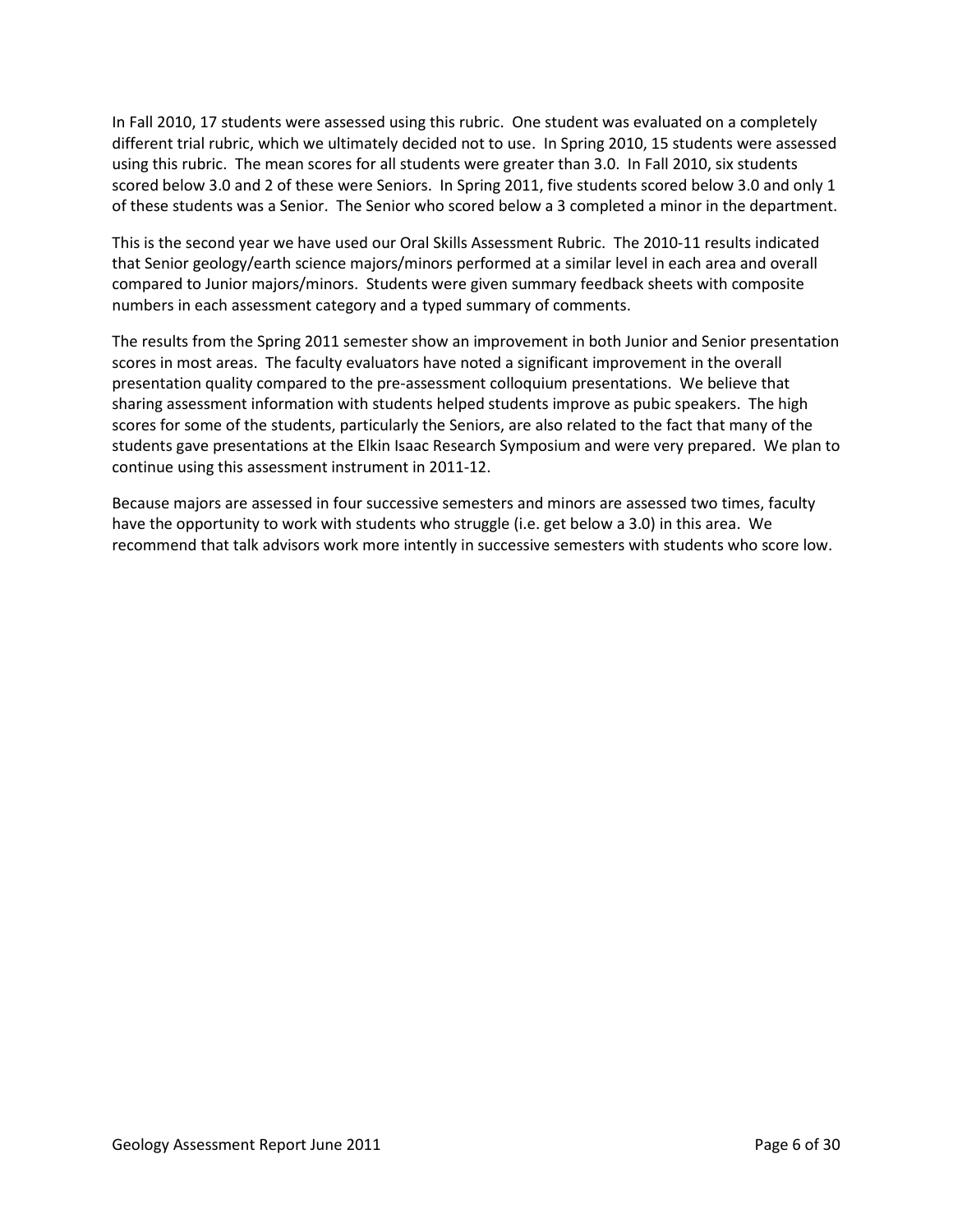# **3. Critical Thinking Goals/Outcomes**

There are five specific skill areas in the critical thinking goals: .

- A. Problem Solving\*
- B. Critical Reading \*
- C. Quantitative Reasoning\*
- D. Application of Scientific Methodology\*
- E. Independent Research

The overarching critical thinking goals are that students are able to generate, manipulate and interpret quantitative data, use geologic concepts to solve problems and understand and apply scientific methodology. Four of the five skill areas (A-D in list above) were assessed in 2010-11.

**A. Critical Thinking- Problem Solving Goal.** Our goal for this assessment is that all students are able to demonstrate "good" problem-solving skills, and that students planning to continue in graduate school exhibit "very good" or "excellent" skills.

**Critical Thinking- Problem Solving Assessment/ Senior Exam, Rubric/ B. Lincoln & T. Wilch (authors).** Problem solving was assessed in a new section of our Senior Exam that was administered to majors prior to graduation. Students were given 30 minutes to complete an open-ended question. Here is a copy of the question: "You are given a map and 8 rock samples keyed to that map. Over the next 30 minutes, we would like you to examine these, then write an organized, coherent summary of the geology of this area, integrating material you have learned in several courses. We know that you know much more about these materials than you could possibly write in 30 minutes; please remember we are looking for details that support your conclusions about the geology (including geologic history) of this area. For clarity, make sure you refer to the samples by their numbers as well as by the appropriate rock names."

The written summaries were assessed on a gradational 5-point scale according to the following rubric.

| Senior Exam Map Interpretation Assessment Rubric                                                                                                                                              | No. of<br>students |
|-----------------------------------------------------------------------------------------------------------------------------------------------------------------------------------------------|--------------------|
| Poor interpretation. Missing/incorrect rock names; no specific names<br>1.<br>for structures; little/no interpretation and history                                                            |                    |
| Fair interpretation. Between poor and good.<br>2.                                                                                                                                             |                    |
| Good interpretation. Generally correct rock and structure names;<br>3.<br>correct sequence; interpretation of local events (trangressive sequence,<br>for example)                            |                    |
| Very good interpretation. Between good and excellent.<br>4.                                                                                                                                   |                    |
| Excellent interpretation. Correct rock and structure names and<br>5.<br>descriptions; correct sequence; interpretation includes broader<br>implications (passive margin setting, for example) | 1                  |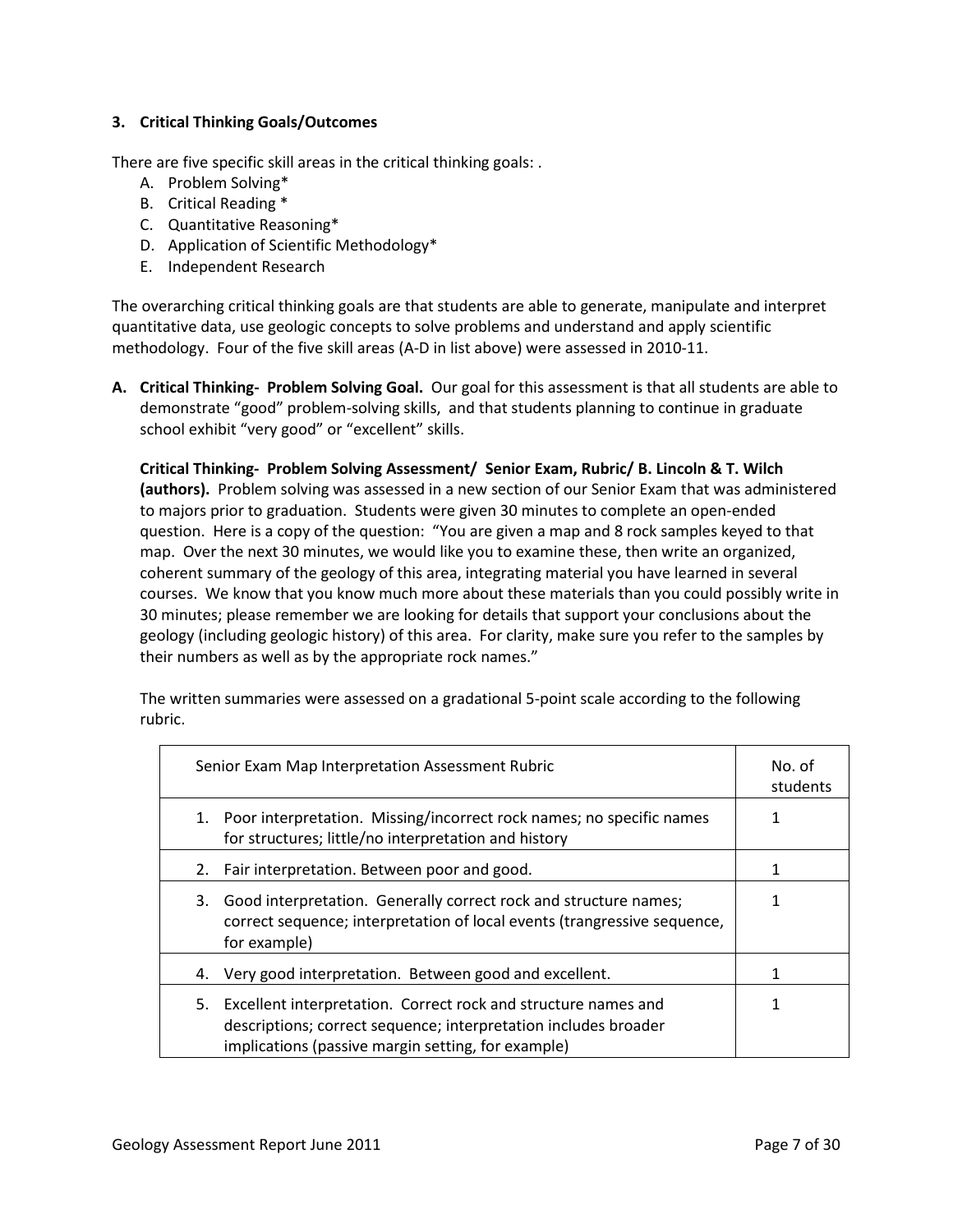**Critical Thinking- Problem Solving Assessment Outcomes.** Five students completed the exam. The assessment scores for the students covered the full range from 1 to 5. Two of the five students rated below the minimum goal of 3. One of these students (scoring a 2) is also planning to go to graduate school though the student has not yet applied. The student who scored 3 (good) has already started a career unrelated to geology. The two students who scored above good will start graduate school in Fall 2011.

The exam was given in final's week and some students expressed negative comments about doing the exam so late in the semester. This negativity could have affected performances, as the two students who scored less than 3 wrote very little in their answers.

**Critical Thinking- Problem Solving Assessment Recommendations.** We suggest the following recommendations for using this assessment instrument in the future.

- Give the exam approximately 1 month before the end of school (late March or early April). Include some sort of incentive or reward (for example, dinner) for participating in the assessment activity.
- Provide more open-ended exam questions in upper-level courses. This would do two things: it would provide students more opportunities for developing integrative problem solving skills and the problems could be assessed to evaluate student learning.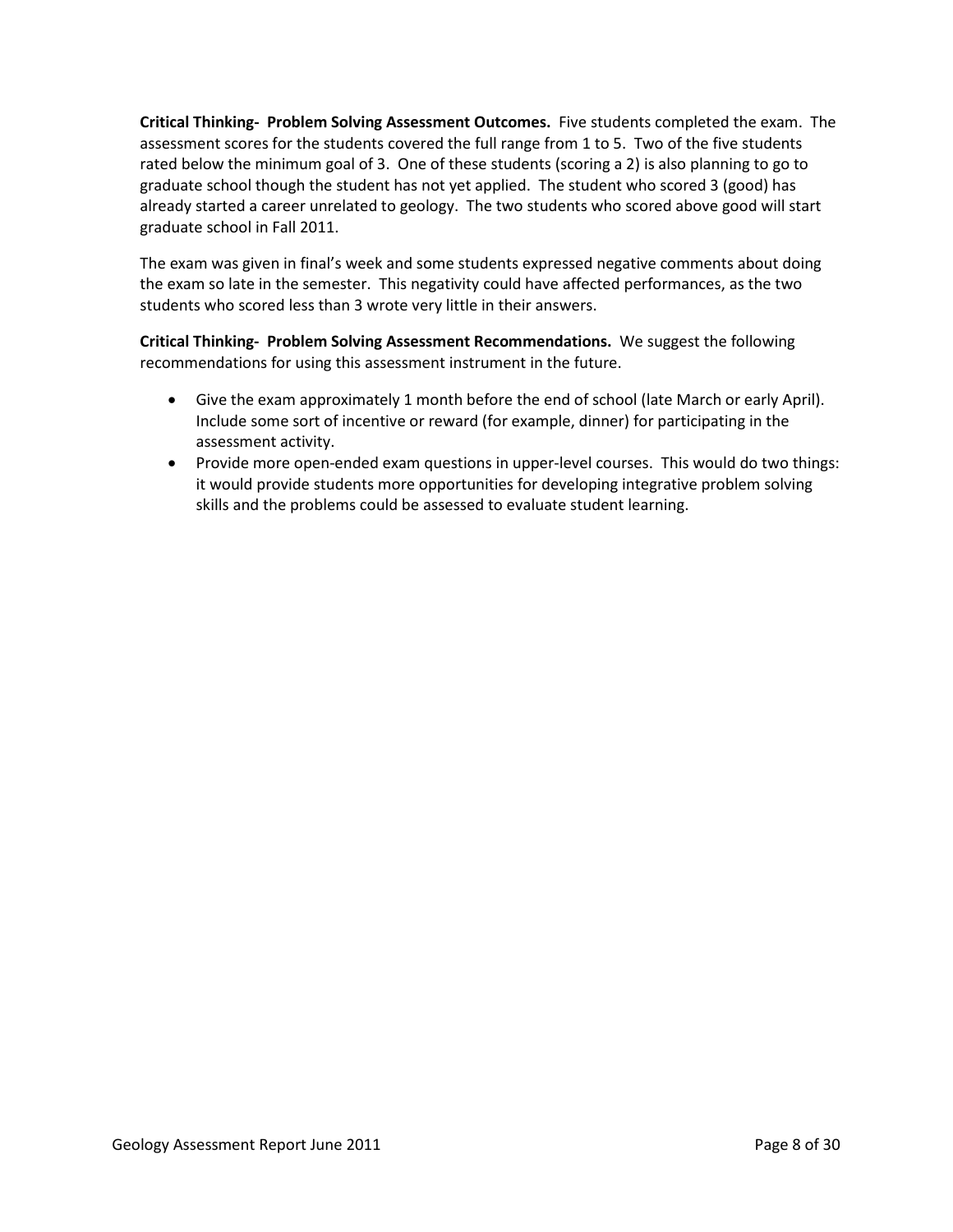# **B. Goal Area- Critical Thinking: Critical Reading/ Geology Colloquium/ Rubric/ T. Wilch (author)**

**Critical Thinking: Critical Reading Goal.** Students are able to critically read peer-reviewed geology literature. More specifically all graduating majors and minors are to achieve a rating of "good" on interpreting peer-reviewed literature, according to rubric specification described below.

## **Critical Thinking: Critical Reading Assessment and Outcomes.**

We used the same student oral presentation rubric to assess critical reading skills. In this case we only used the Talk Content category to assess the critical reading skills. Presentations were based on 1) independent faculty-mentored research; or 2) a peer-reviewed journal article. The mean results are shown in table below. In Fall 2010, five students scored below a 3.0 and three of these five were Seniors; in Spring 2011, four students scored below a 3.0 and one of these four was a Senior (minoring in geology)

Table 2. Compilation of Critical Reading Assessment Results from 2010-11 Geology Colloquium. The students are assessed on a 1 to 4 scale (Weak, Fair Good, Excellent) as described in the Table 1 above.

|                     |                        | Fall 2010 Result Summary |          |                        | Spring 2011 Result Summary |          |
|---------------------|------------------------|--------------------------|----------|------------------------|----------------------------|----------|
| Assessment Area     | Mean<br><b>Juniors</b> | Mean<br><b>Seniors</b>   | Mean All | Mean<br><b>Juniors</b> | Mean<br><b>Seniors</b>     | Mean All |
| <b>Talk Content</b> | 3.24                   | 3.17                     | 3.21     | 3.23                   | 3.58                       | 3.32     |

Results indicate that there was an improvement in mean scores from Fall to Spring semester and a significant improvement in Senior geology majors and minors from Fall to Spring semester. There were similar improvements to those discussed in the previous section on oral presentation. Critical reading skills are practiced in several upper-division geology courses and in all research projects. The results are frequently presented in colloquium presentations. In our new rubric we can provide specific feedback to students on their current level, areas to target for improvement and areas where they are already strong. The fact that three of the Seniors completed Senior theses may also have helped their individual scores.

Because majors are assessed in four successive semesters and minors are assessed two times, faculty have the opportunity to work with students who struggle (i.e. get below a 3.0) in this area. We recommend that talk advisors work more intently in successive semesters with students who score low.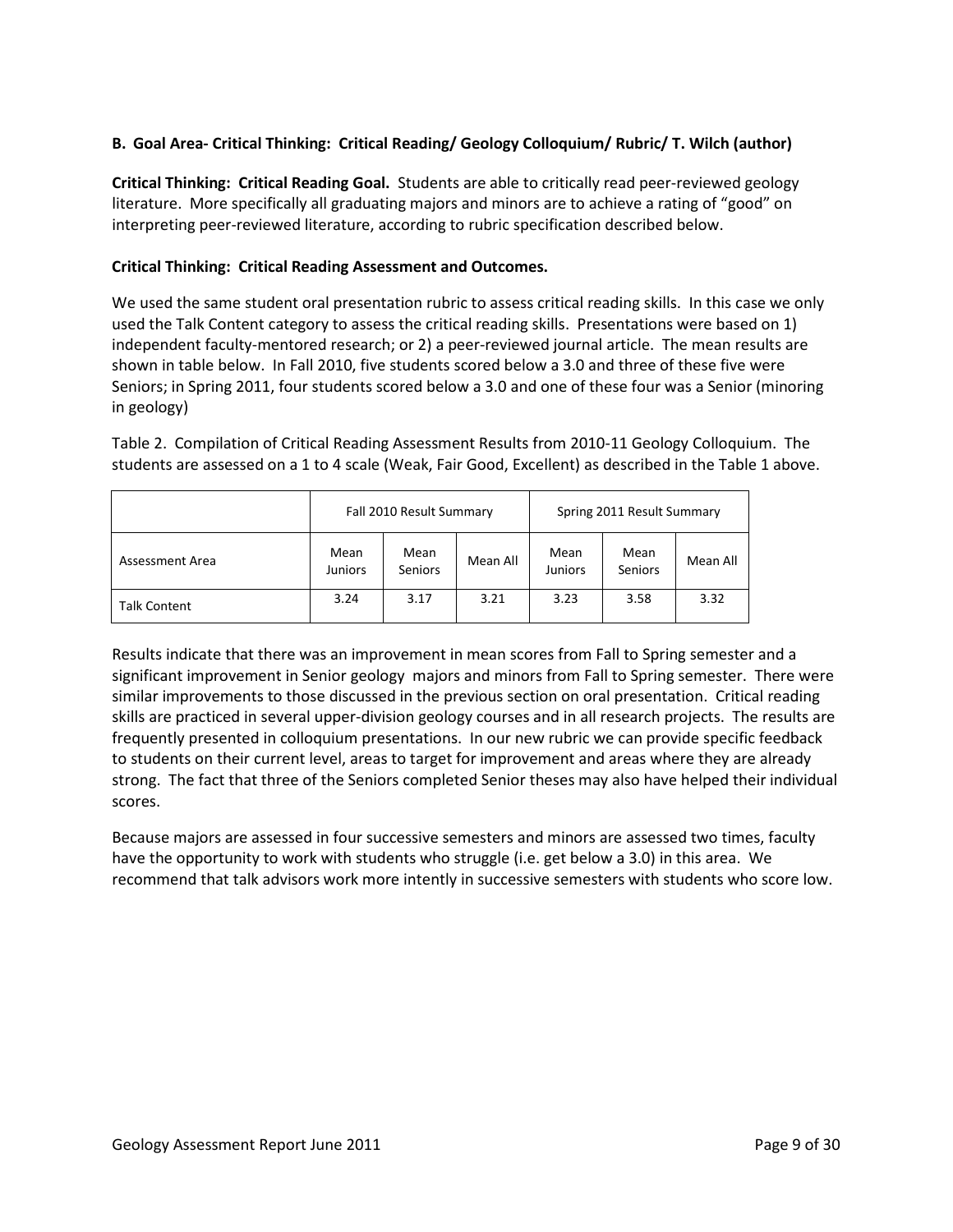**C. Critical Thinking- Quantitative Reasoning Goal.** All majors can demonstrate basic quantitative reasoning skills as applied in geology problems.

**Critical Thinking- Quantitative Reasoning Assessment.** Quantitative reasoning is a required element for problem solving in many areas in geology. Because only a couple of questions on the Senior Exam require quantitative reasoning, we do not have enough data for assessment. Our recommendations for assessing quantitative reason skills are:

- to develop a couple of basic problem sets that students will complete at the beginning of several upper-level lab courses to pre-assess their quantitative reasoning skills. The courses that will use the new problem-set assessment tools include: Structural Geology (Geol 201); Groundwater (Geol 202); Geomorphology (Geol 208); and Environmental and Engineering Geology (Geol 216), and Geochemistry (Geol 307). Geol 201 is required for all majors but most majors take at least one of the other upper level courses as electives.
- Faculty will work with individual students and modify specific lab assignments to address areas of weakness.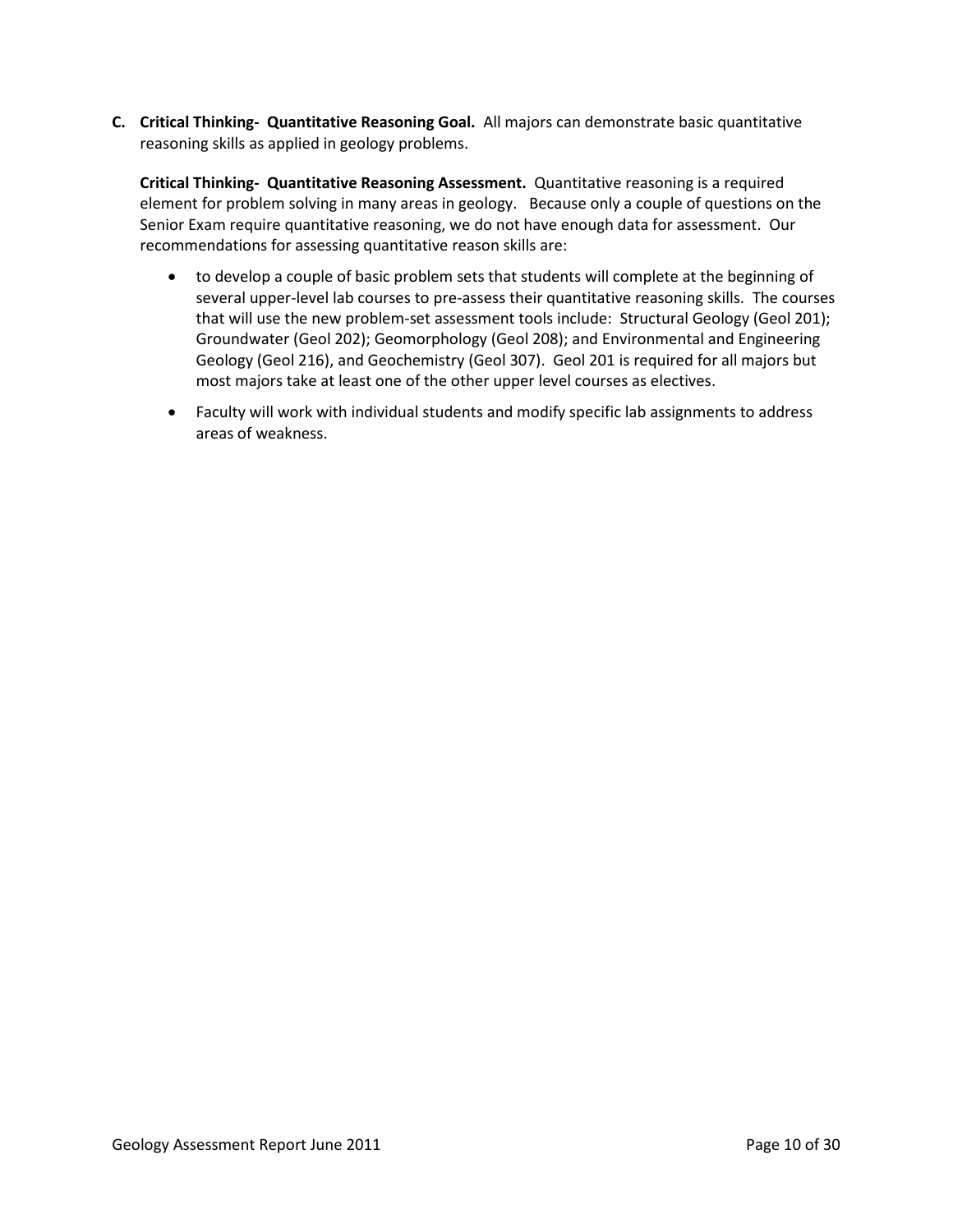**D. Critical Thinking- Scientific Methodology/ Geol 103, Rubric/ B. Bartels (author)** Performance on quantitative areas of specific advanced geology courses. Specific measures are under discussion.

**Critical Thinking- Scientific Methodology Goal** : The "Scientific Analysis" mode assessment focuses on the following learning goal: Test hypotheses or other scientific theories.

**Critical Thinking- Scientific Methodology Assessment and Outcomes:** For Geology 103, we assessed the students' understanding and application of observation, hypothesis development, and hypothesis-testing as it applied to a group of extinct reptiles they had learned about in lecture. The project involved the examination of two skeletons of flying reptiles (pterodactyls) hanging in the Science Complex Atrium, which was part of a larger laboratory examining dinosaurs and other fossils on display in the Science Complex. Students worked as individuals or in groups of 2 or 3.

Scientific methodology and hypothesis testing is described in their textbook and in lecture without specific reference to the problem.

The learning goal is assessed in the ability of the students to develop three hypotheses explaining the differences between the two skeletons and the evidence they would seek in closer examinations of the skeletons, the records of where they were found, or specimens in other museums. We evaluated the 52 students according to the table below.

| # Students | <b>Description of Rating</b>                                           |
|------------|------------------------------------------------------------------------|
| 0          | Student was unable to formulate a reasonable and testable hypothesis.  |
| 52         | Student posed at least one reasonable and testable hypothesis          |
| 50         | Student posed at least two reasonable and testable hypotheses          |
| 40         | Students posed three reasonable and testable hypothesis                |
|            |                                                                        |
| $\Omega$   | Student could construct no adequate tests for any hypothesis           |
| 52         | Student could construct at least one adequate test for any hypothesis  |
| 42         | Student could construct at least two adequate tests for any hypotheses |
| 20         | Student could construct three adequate tests for all hypotheses        |

The conclusion from this assessment is that all of the students could formulate a reasonable and testable hypothesis explaining the differences in the skeletons. In addition, 96% (50/52) were able to formulate two hypotheses and 77% (40/52) were able to formulate three. In terms of testing their hypotheses, all of the students could construct at least one adequate test for any of their hypotheses, regardless of how many they may have formulated and 81% (42/52) could construct at least two. However, only 50% (20/40) of the students were able to construct tests for all three of their hypotheses.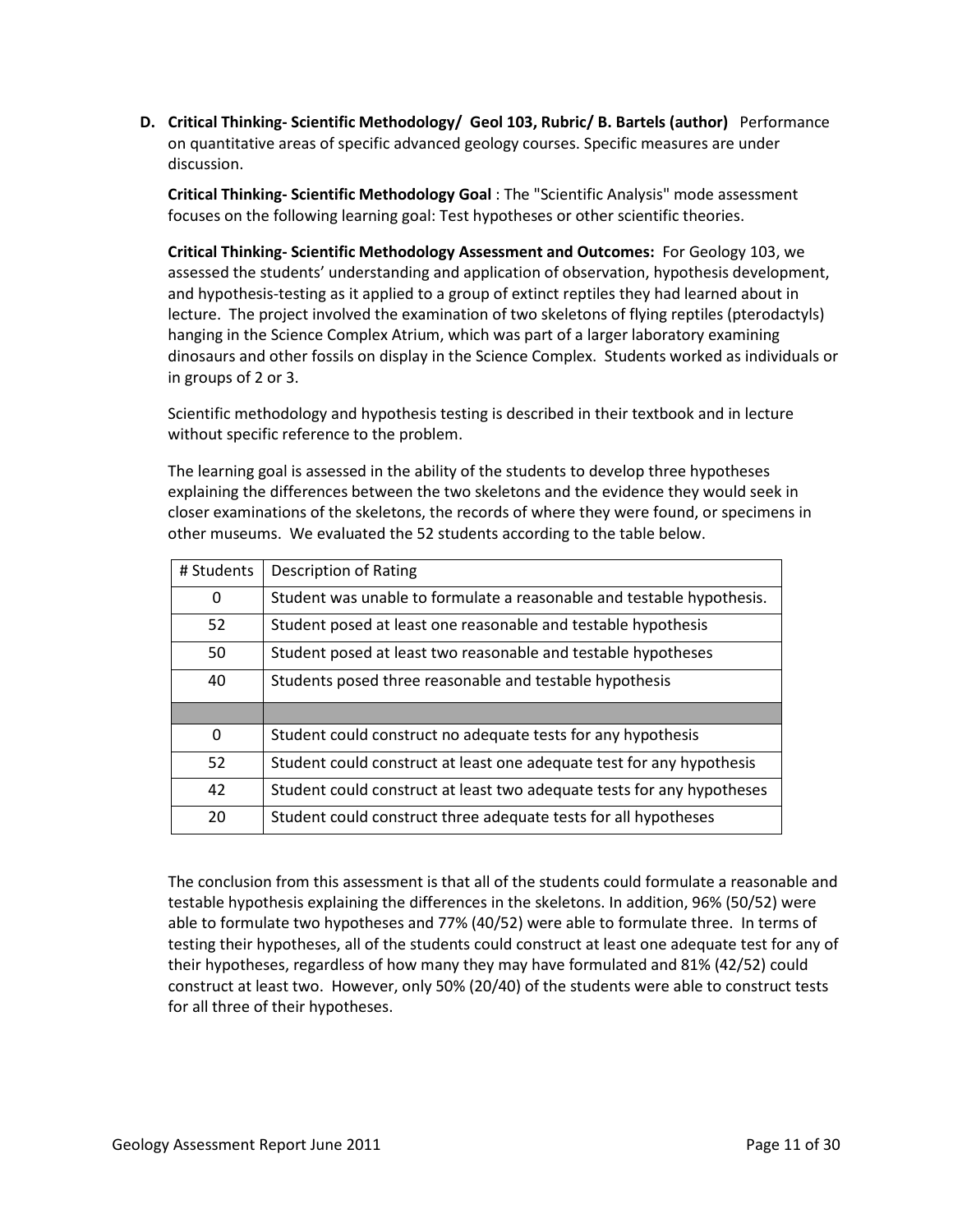The students were not graded on this exercise, although they did not know it at the time they completed it.

The students who were successful at the two hypothesis and test level were able to take information given on related retile groups and apply those methodologies and observations to the pterodactyls. The students who could formulate the third hypothesis were able to take more abstract concepts from the course and apply them here. Their ability to then formulate a test of that third hypothesis was somewhat more limited however, with only half of the students who came up with three hypotheses being able to provide adequate tests for all three.

Knowing that we would be conducting this assessment, we were very careful to avoid direct reference to how to test hypotheses in these situations. Later in the course, we go through a detailed analysis of another group of reptiles to illustrate hypothesis testing, but it comes after they have completed this assessment.

In 2009, we conducted the same assessment with less satisfying results. The percent of students able to formulate at least two hypotheses rose from 90% to 96% and the number who could provide three hypotheses rose from 59% to 77%. In terms of testing, students able to give two adequate tests dropped from 90% to 81%, but the proportion of students who could provide three tests rose from 22% to 50% (of those who provided three hypotheses).

After considering the 2009 results, we introduced multiple hypothesis testing in an earlier classroom exercise using groups of dinosaurs. we believe that this helped students think more critically when faced with a new problem. In addition, in 2009 10% of the students were unable to formulate any tests, and this year all 52 were able to provide at least one.

Given the fact that 77% could come-up with an original third hypothesis but 1/2 of them not an original test, we plan on introducing additional hypothesis testing in a lab exercise earlier in the semester based on trilobites.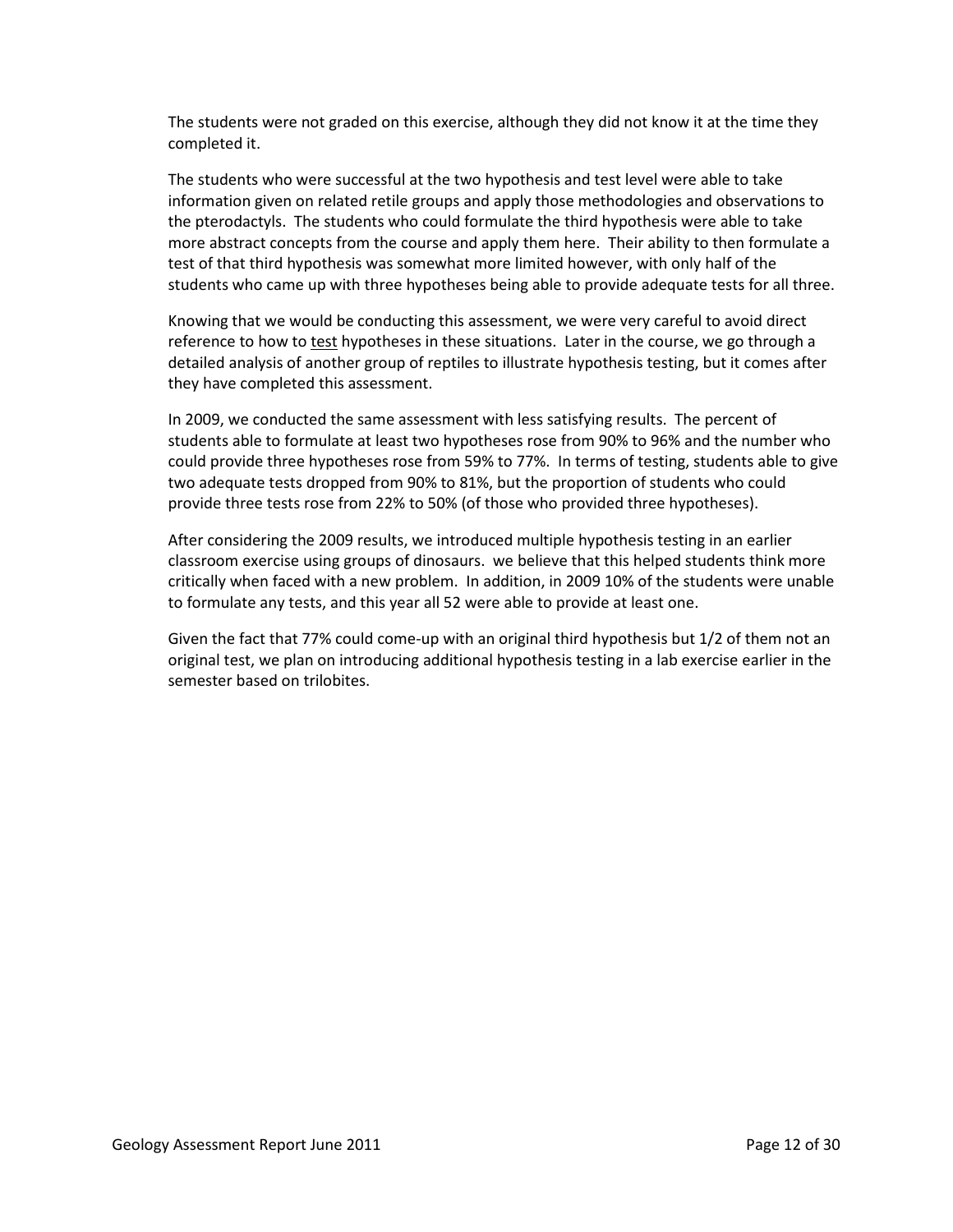### **4. Creativity & Initiative Goals & Outcomes**

There are three specific skill areas in the creativity and initiative goals:

- A. Independence of thought
- B. Initiative
- C. Integrative thinking

**Creativity & Initiative Goals.** Students demonstrate independence of thought and expression. Student work also demonstrates integrative thinking by addressing problems through multiple approaches. Students demonstrate initiative in pursuit of research and solution to problems. Our goal is that 100% of directed study students perform at a satisfactory level in all three areas and that 50% of directed study students perform at a strong level in all three areas.

**Creativity & Initiative Assessment & Outcomes/ Directed Studies, Rubrics/ T. Wilch, C. Menold, and W. Bartels.** We assessed these three skill areas (independence of thought, initiative, and integrative thinking) in our directed studies. The rather subjective "skills" of independence of thought, integrative thinking, and initiative were assessed through directed studies. Eight geology majors undertook directed studies supervised by a Geology faculty member. Three of the directed studies were associated with Senior theses.

Late in Spring semester 2010, we developed a rubric for assessing the three skill areas: independence of thought, integrative thinking, and initiative. As a department we have discussed the difficulty of evaluating directed studies because, unlike classes, each one is unique. These results presented here along with last year's results rubrics are the first step in establishing a department standard for performance in directed studies.

Eight students were assessed based on directed studies completed in Fall 2010 and Spring 2011. The eight included two Sophomores, two Juniors, and four Seniors. The two Sophomores were very good at budgeting time and completing tasks but needed help with the big picture and a lot more guidance on next steps. The Juniors performed satisfactorily in terms of independence of thought and integrative thinking and had strong scores in the area of initiative.

The four Seniors included three Senior Thesis students. One Thesis student was almost completely independent and performed at a high (graduate) level in all areas. One Senior Thesis student showed strong initiative and independence and satisfactory integrative thinking. This student completed her thesis after her advisor had left the college mid-year. The third Senior Thesis student demonstrated high-level (graduate) initiative and was rated strong in terms of independence in thought and integrative thinking. The fourth Senior had issues with time management and commitment which affected the quality of the product. All of the Seniors and Juniors presented at the Geological Society of America sectional meeting in Pittsburgh during the Spring 2011 semester.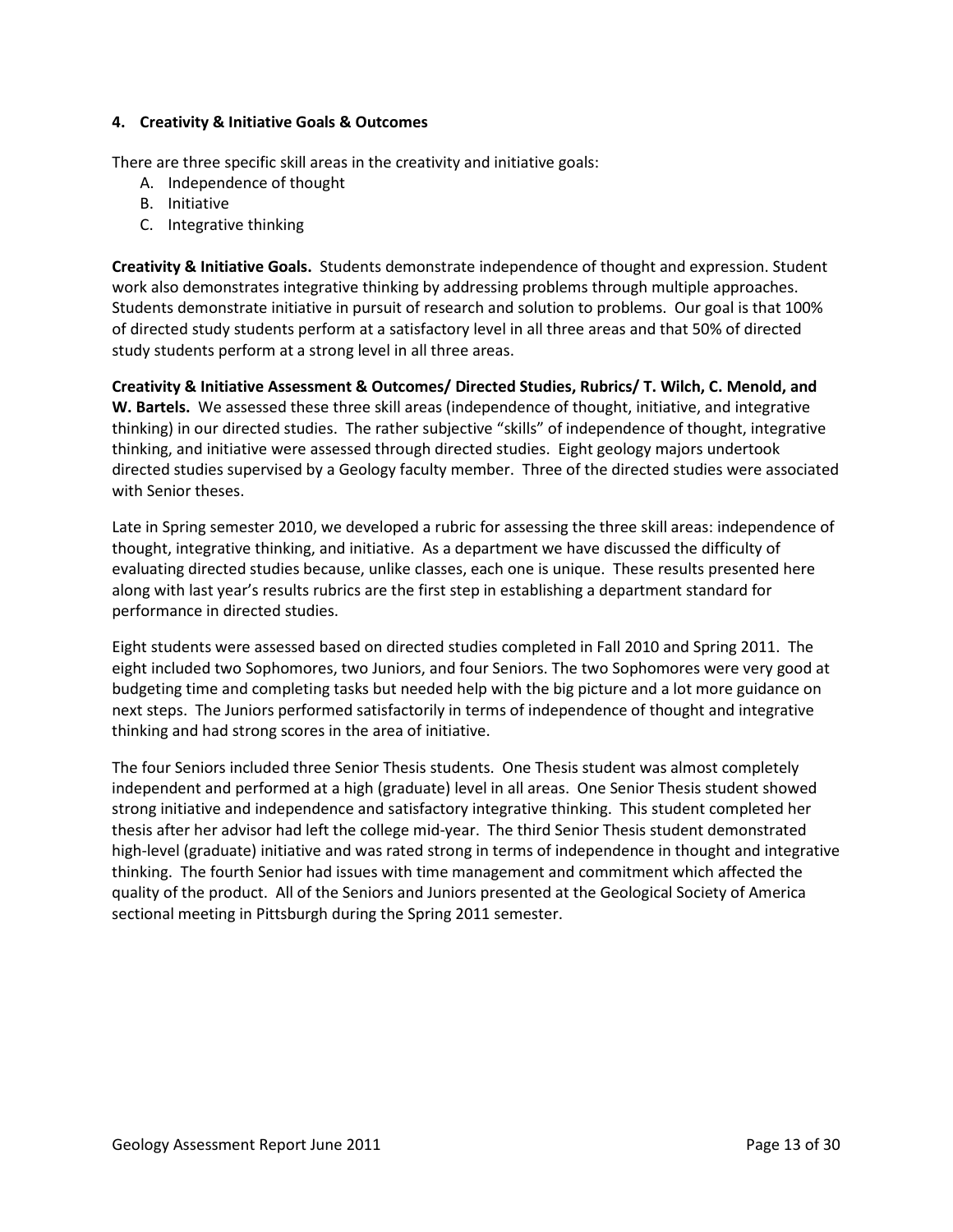## **A. Independence of Thought Assessment and Outcomes**

| Rating                                                    | Description                                                                                                                                                                                                                                                                                                                                                                                               | No.          |
|-----------------------------------------------------------|-----------------------------------------------------------------------------------------------------------------------------------------------------------------------------------------------------------------------------------------------------------------------------------------------------------------------------------------------------------------------------------------------------------|--------------|
| $0 =$<br>unacceptable<br>student-level                    | The student makes no research decisions. The advisor makes all decisions<br>regarding research concept, methods, analysis, conclusions, and significance. If<br>the student does make some research choices, they are poorly reasoned, and<br>must be wholly revised or rejected by the advisor.                                                                                                          | <sup>0</sup> |
| $1 =$ weak<br>student-level                               | Student makes few research choices. Most research decisions come with<br>prompting from the advisor. Once given a suggestion or direction, the student<br>infrequently makes wise or informed choices regarding their research<br>direction, significance, or conclusions.                                                                                                                                | 0            |
| $2 =$<br>satisfactory<br>student-level                    | Student makes many choices regarding the direction, significance, meaning,<br>and conclusions of their directed study project, but most of those choices<br>come with input, clarification, and/or suggestions from faculty advisor. Most<br>student research decisions require refinement, direction, and/or prompting<br>from the advisor, but student does make some (but not all) research decisions. | 5.           |
| $3 =$ strong<br>student-level                             | Student is able to make good decisions on the direction, significance, meaning,<br>and conclusions for some aspects of their directed study project. Student<br>research choices are generally well thought out and self-driven, but may need<br>minor refinements by faculty advisor.                                                                                                                    |              |
| $4 = \text{very}$<br>strong<br>graduate-<br>student-level | Graduate student level. Student regularly makes informed and intelligent<br>decisions about the direction, significance, meaning, and conclusions for most<br>aspects of their directed study project. The student is able to make wise<br>research decisions on their own.                                                                                                                               |              |

The independence of thought evaluates students' requirements for supervision in most aspects of their research. Are students able to develop a sound research strategy? Do they need abundant guidance and re-direction?

We met our goal that all students perform at satisfactory level but fell short of our goal that 50% of students should perform at a strong student-level. Student performance ranged from very strong to satisfactory. Satisfactory students had some good ideas that needed refining, and when given direction, could take that direction and apply it. Strong students had many of their own ideas, sometimes needing refinement or minor re-direction. The very strong student's research direction and plans were almost entirely student-derived and well-reasoned, requiring only minor modifications by the advisor. The students completing theses were all satisfactory or better.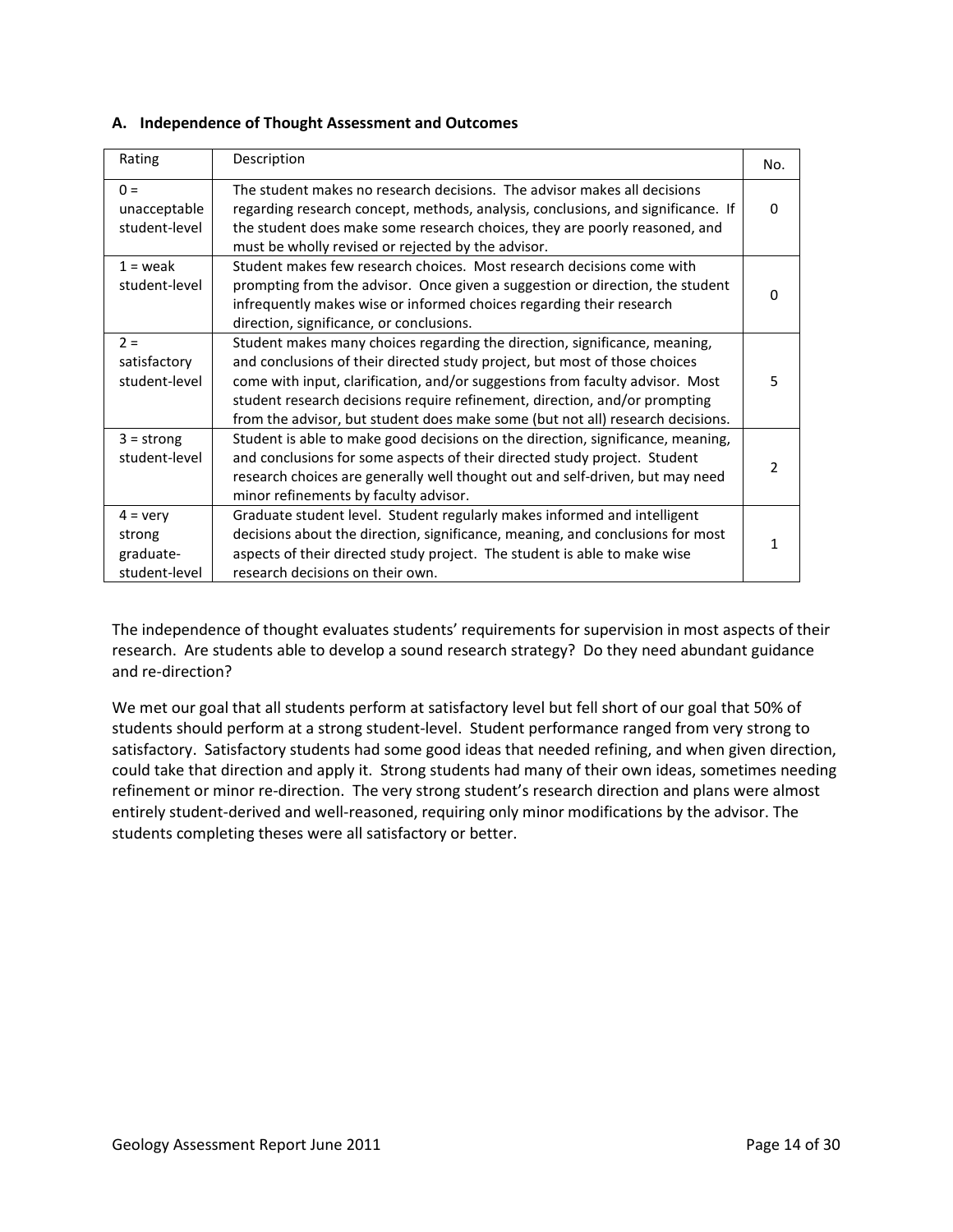### **B. Integrative Thinking Assessment and Outcomes**

| Rating                                                    | Description                                                                                                                                                                                                                                                                  | No. |
|-----------------------------------------------------------|------------------------------------------------------------------------------------------------------------------------------------------------------------------------------------------------------------------------------------------------------------------------------|-----|
| $0 =$<br>unacceptable<br>student-level                    | Even with instruction, the student is unable to relate their project to the "big"<br>picture" and is not able to apply knowledge, methods, or analyses from more<br>than one discipline or point of view.                                                                    | 0   |
| $1 =$ weak<br>student-level                               | Student struggles to understand how their research fits into the "big picture,"<br>and has difficulty applying a diverse set of tools and analyses to bear on their<br>project without significant instruction.                                                              |     |
| $2 =$<br>satisfactory<br>student-level                    | Student relates their research to the "big picture" with some additional<br>research and prompting. The student can apply methods and analyses from<br>various disciplines to their own research with prompting and minor instruction<br>from their advisor.                 | 5   |
| $3 =$ strong<br>student-level                             | Student understands how their research fits into the "big picture" and applies<br>methods, knowledge, and analyses from multiple disciplines to their project<br>with minimal direction from the advisor.                                                                    | 2   |
| $4 = \text{very}$<br>strong<br>graduate-<br>student-level | Graduate student level. Student regularly makes connections between<br>different aspects of their research, is able to tie their project into the broader<br>scientific community, and can appropriately use methods and analyses from a<br>range of fields and backgrounds. |     |

Integrative thinking assesses students' abilities to understand how their project fits in the "big picture," understanding the significance of their research and how it is related to other disciplines within, and outside of geology. This assessment evaluates how well students can incorporate ideas presented in diverse sources, classes, and even disciplines in their project.

We met our goal that all students perform at satisfactory level but fell short of our goal that 50% of students should perform at a strong student-level. Students were generally able to put their project into a broader context. Most of the students completing directed studies performed at a "satisfactory" level. "Satisfactory" students needed some guidance, occasionally had to ask for clarification regarding the significance of their project, but were generally capable of understanding methods and applying concepts from literature and courses to their project. The "strong" and "very strong" students initiated methods or explanations from a variety of sources and disciplines, and understood the importance of their project.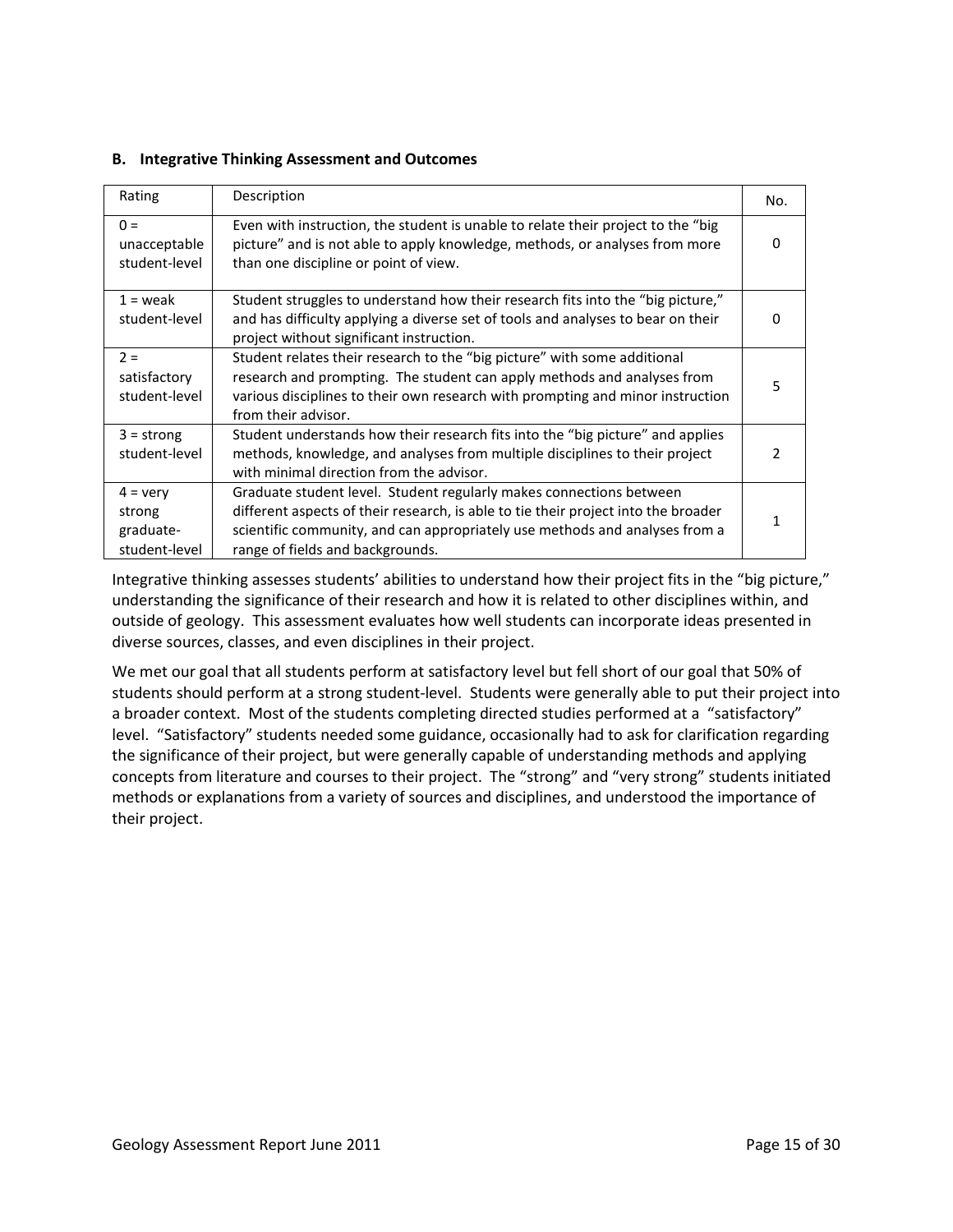#### **C. Initiative Assessment and Outcomes**

| Rating                                                    | Description                                                                                                                                                                                                                                                                                                                                                                                                                                                                                             | No.            |
|-----------------------------------------------------------|---------------------------------------------------------------------------------------------------------------------------------------------------------------------------------------------------------------------------------------------------------------------------------------------------------------------------------------------------------------------------------------------------------------------------------------------------------------------------------------------------------|----------------|
| $0 =$<br>unacceptable<br>student-level                    | The project did not reach its goals primarily because the student did not take<br>the time or effort to complete the work. In most cases, the work that was<br>completed was finished in the last week or two of the semester due to the<br>student's lack of drive to make regular progress on his or her directed study.                                                                                                                                                                              | $\Omega$       |
| $1 =$ weak<br>student-level                               | The advisor regularly has to remind the student to accomplish tasks. The<br>student frequently puts off work for later, requiring more time to be devoted<br>to the project at the end of the semester. Most of the work in this directed<br>study is accomplished in the last few weeks of the semester due to the<br>student's inability to complete tasks earlier.                                                                                                                                   | 1              |
| $2 =$<br>satisfactory<br>student-level                    | The project is completed with a time-table mostly established by the advisor,<br>but, once established, the student occasionally needs to be pushed to<br>complete tasks from the advisor. Somewhat more than half of the work is<br>accomplished in the second half of the semester.                                                                                                                                                                                                                   | 1              |
| $3 =$ strong<br>student-level                             | The student requires minimal or very infrequent pushing from the advisor to<br>accomplish tasks. Research tasks are accomplished rapidly and skillfully. This<br>student's directed study is mostly student driven. The work in this directed<br>study is spread throughout the semester, and does not require an inordinate<br>amount of effort to complete at the end of the semester.                                                                                                                | 4              |
| $4 = \text{very}$<br>strong<br>graduate-<br>student-level | Student actively pushes the project forward. Little or no pushing is required of<br>the advisor. The student accomplishes tasks accurately and skillfully in a rapid<br>time frame on his or her own initiative. This student's directed study is almost<br>entirely student-driven. The work in this directed study is spread throughout<br>the semester, and does not require an inordinate amount of effort to complete<br>at the end of the semester. It may have been completed ahead of schedule. | $\overline{2}$ |

Initiative assesses students' drive and ability to complete their project. This incorporates students' abilities to make regular progress throughout the semester, their general enthusiasm for their project, and how well they were able to accomplish tasks.

We fell short of our goal that all students perform at satisfactory level and but met our goal that 50% of students should perform at a strong student-level. A majority of students, 6 of the 8, were "Strong" in their initiative, 1 showed "Weak" initiative, and 2 were at "Very Strong Graduate-student-level." The "Strong" students all completed their research by making regular progress throughout the semester. They worked hard and accomplished their tasks. The "Weak" student completed most of the work at the end of the semester and only made adequate progress due to poor time management. The "Graduate-level" students worked very hard to accomplish tasks with no pushing required from their advisors. These students kept up that rigorous level throughout the semester, and were able to accomplish their research and writing ahead of schedule.

**Creativity & Initiative Goals: Plans for future assessment.** In Fall 2011, we will discuss linking these evaluations to grades. There may be other criteria that are included in student evaluation but independence of thought, integrative thinking, and initiative will likely be included in evaluation criteria for directed studies and independent research experiences. In Fall 2011, students enrolled in directed studies will be given copies of the rubrics to help them better understand some of the overarching goals of independent study experiences and faculty expectations.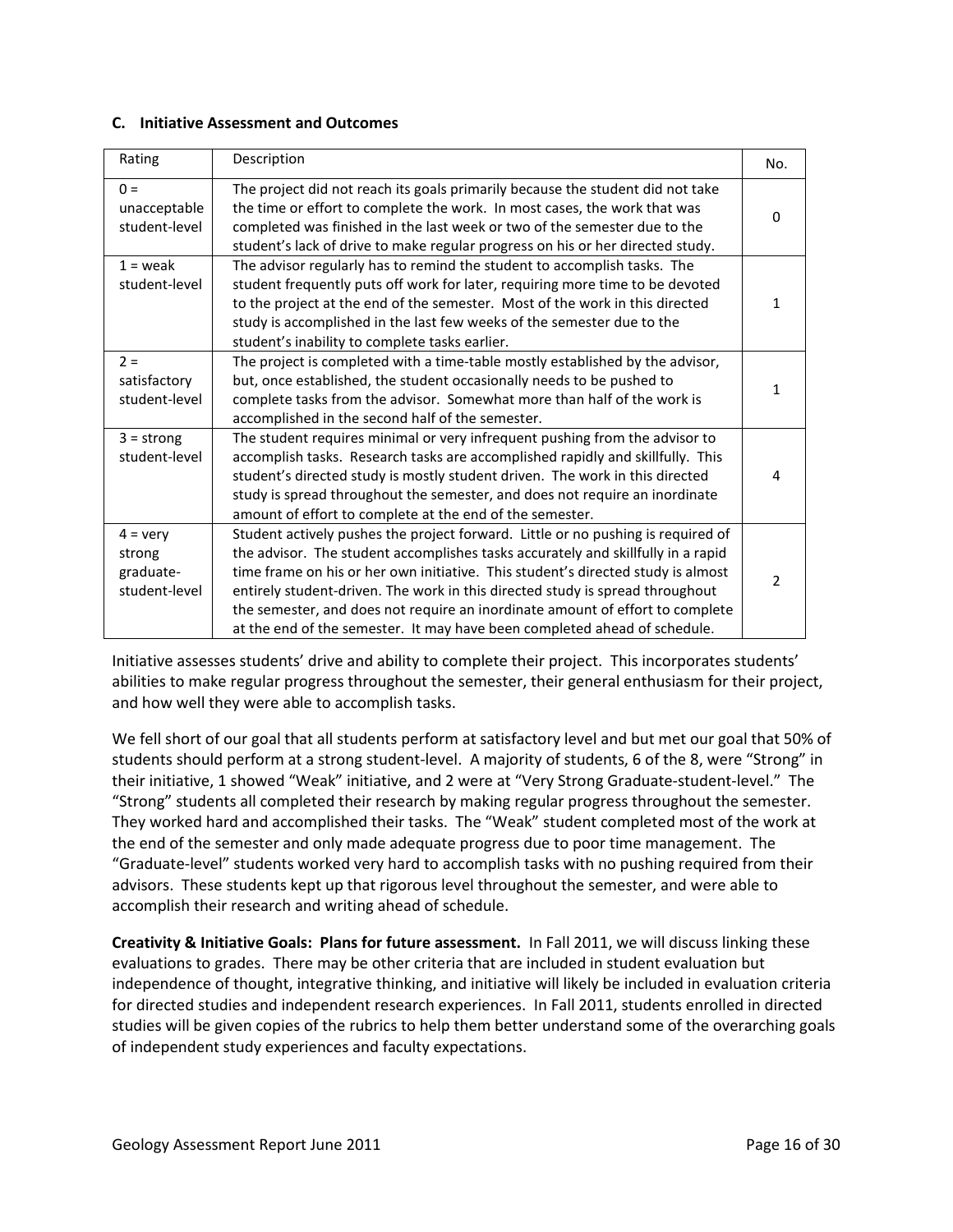# **5. Earth Science Methods Goals**

There are four skill areas in the Earth Science Methods goals:

- A. Field Skills
- B. Lab Skills

C. Map/Imagery/GIS skills

D. I.T. skills

Field skills (A.) and Map/Imagery interpretation skills (C.) were assessed this spring.

# **A. Earth Science Methods- Field Skills**

**Field Skills Goals.** With instruction and guidance, all students will be taking notes at a satisfactory level, as defined by our rubric described below. Students who have completed our capstone summer field camp program are expected to perform at a strong to professional level.

# **Field Skills Assessment & Outcomes/ Geology 210, Rubric/ T. Wilch and C. Menold**

An assessment of field note-taking was completed for Regional Field Geology (Geo 210) in Spring 2011. The same basic rubric has been used since Fall 2009 for Regional Field Geology (Geol 210) and Glaciers and Climate Change (Geology 306). Taking thorough and accurate notes in the field is a difficult but critical task in geology. The rubric and summary results from Spring 2011 are shown below.

| Rating                                            | Description                                                                                                                                                                                                                                                                                                                                                                                                                                                                                                       | #<br>Stu |
|---------------------------------------------------|-------------------------------------------------------------------------------------------------------------------------------------------------------------------------------------------------------------------------------------------------------------------------------------------------------------------------------------------------------------------------------------------------------------------------------------------------------------------------------------------------------------------|----------|
| $0 =$ unac-<br>ceptable<br>student-level<br>notes | Notes are illegible and incomplete. Basic site information (location, date, time,<br>weather, purpose) is very weak or absent. Key observations and sketches are<br>critically flawed. No interpretations/hypotheses or confusion of observations and<br>interpretations. Notes are flawed and would not be useful to other geologists who<br>have not visited the site.                                                                                                                                          | $\Omega$ |
| $1 =$ weak<br>student-level<br>notes              | Notes are mostly legible but lack organization and consistency. Site information<br>(location, date, time, weather, purpose) is weak and lacking important points. Key<br>observations and sketches are lacking important information or clarity.<br>Interpretations/hypotheses are weak and may be confused with observations. Notes<br>are lacking in multiple areas and would be only marginally useful to other geologists<br>who have not visited the site.                                                  | 3        |
| $2 =$ satisfactory<br>student-level<br>notes      | Notes are legible and moderately organized. Site information (location, date, time,<br>weather, purpose) is acceptable but not complete. Key observations are included but<br>detail could be improved. Sketches of site, exposure(s), and features are included<br>but could be improved in clarity, labeling or scale. Interpretations/hypotheses are<br>included but are not well supported by observations. Notes lack detail but would still<br>be useful to other geologists who have not visited the site. | 14       |
| $3 =$ strong<br>student-level<br>notes            | Notes are legible and reasonably well-organized. Site information is complete<br>(location, date, time, weather, purpose). Observations are appropriate to exposure<br>or site and are mostly thorough. Sketches of site, exposure(s), and features are clear<br>and have appropriate labels, directional indicators and scale.<br>Interpretations/hypotheses are included and supported by observations. Notes<br>would be clear and useful to other geologists who have not visited the site.                   | 3        |
| $4 =$ profess-<br>sional-level<br>notes           | Professional level. Notes are legible and well-organized. Site information and<br>observations are detailed and complete. Thoughtful and, in some cases, multiple<br>interpretations/hypotheses are included in notes and clearly separated from factual<br>observations. Notes would be very clear and useful to other geologists who have not<br>visited the site.                                                                                                                                              | $\Omega$ |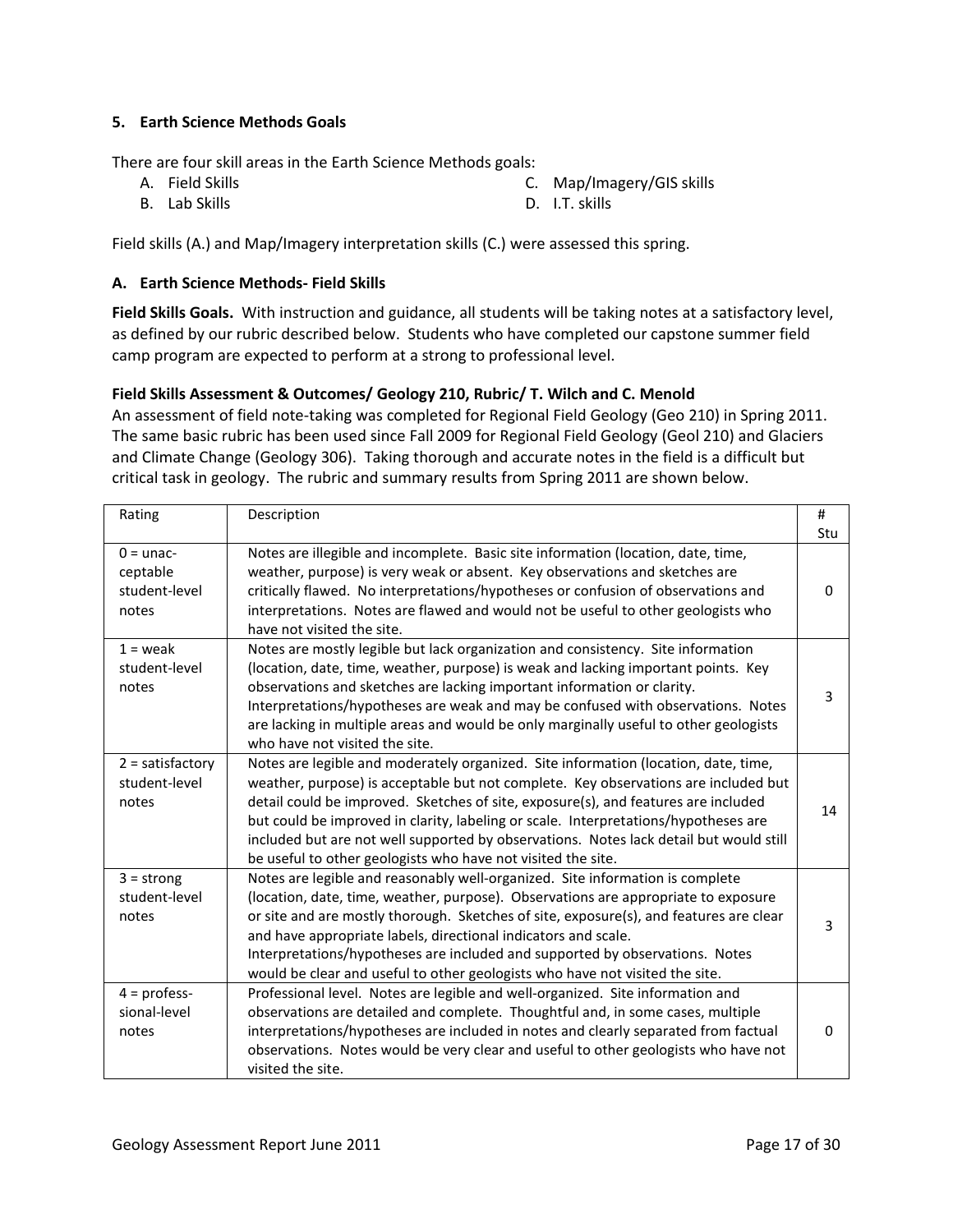The five point rating scale is not linked directly to the grading of the field notebooks, although there is a rough correlation. Student note-taking was based on outcrop descriptions and interpretations as well as specific field assignments. The field notebooks tend to be a combination of recording (essentially verbatim) what instructors are saying about the field geology and original observations and interpretations. This semester the course instructors (Wilch and Menold) worked with students during the semester to develop observation skills through a series of guided activities. Students were shown real outcrop pictures (in powerpoint) and were given hand samples of rocks from these outcops. Each student then worked on developing a notebook sketch describing the associated samples. Students were given limited time to make the process more realistic. This process greatly improved basic notetaking skills and the discussions with the class particularly helped the less experienced students. As a result of these in-class activities- the basic expectations of field notes were clearly established prior to the field trip. The focus of note-taking on the field trip was on original observations and interpretations and assessment was conducted exclusively on these notes. Two instructors (Wilch and Menold) taught the course and assessment scores were completed by both instructors. Notebooks with instructor comments and suggestions were returned to the students. This course enrolled 20 students. Field notes are emphasized in several upper level geology courses and are comprehensively covered in our summer field camp course, Geology 314: Geological Field Methods.

As part of the assessment, Wilch and Menold broke down the summary rubric into component skills, using the same 0-4 ranking. The raw results ranked from low to high student mean score are shown below.

| 18                      | 17                      | 16                      | 15                      | 14                      | 13                      | 12                      | 11                      | 10                      | 9                       | 8                       | $\overline{7}$          | 6                       | 5                       | $\overline{\mathbf{r}}$ | 3                       | $\overline{c}$          | $\mathbf{1}$            | Student                       |
|-------------------------|-------------------------|-------------------------|-------------------------|-------------------------|-------------------------|-------------------------|-------------------------|-------------------------|-------------------------|-------------------------|-------------------------|-------------------------|-------------------------|-------------------------|-------------------------|-------------------------|-------------------------|-------------------------------|
| 3                       | $\overline{\mathbf{4}}$ | $\overline{c}$          | $\overline{\mathbf{c}}$ | $\overline{\mathbf{c}}$ | 3                       | $\overline{\mathbf{c}}$ | $\overline{\mathbf{c}}$ | 3                       | 3                       | $\mathbf{1}$            | $\overline{\mathbf{c}}$ | $\mathbf{1}$            | $\overline{1}$          | $\mathbf{1}$            | $\overline{\mathbf{c}}$ | $\overline{1}$          | $\mathbf 0$             | Legiblility                   |
| 3                       | 3                       | 3                       | $\overline{\mathbf{c}}$ | 3                       | $\overline{\mathbf{c}}$ | $\overline{\mathbf{c}}$ | $\overline{\mathbf{c}}$ | $\overline{\mathbf{c}}$ | $\overline{\mathbf{c}}$ | 3                       | $\overline{\mathbf{c}}$ | $\overline{\mathbf{c}}$ | $\overline{\mathbf{c}}$ | $\overline{\mathbf{c}}$ | $\mathbf{1}$            | $\mathbf{1}$            | $\overline{\mathbf{c}}$ | Completeness                  |
| $\overline{\mathbf{c}}$ | $\overline{2}$          | $\overline{2}$          | 3                       | 3                       | $\overline{\mathbf{3}}$ | $\overline{\mathbf{c}}$ | 3                       | $\overline{2}$          | $\overline{\mathbf{c}}$ | $\overline{1}$          | $\overline{c}$          | $\overline{c}$          | $\overline{\mathbf{c}}$ | $\mathbf{1}$            | $\mathbf 1$             | $\overline{1}$          | $\overline{c}$          | Organization                  |
| 3                       | 4                       | 3                       | 3                       | 3                       | $\overline{\mathbf{c}}$ | $\overline{\mathbf{c}}$ | $\overline{\mathbf{c}}$ | $\overline{\mathbf{c}}$ | $\overline{\mathbf{c}}$ | $\overline{\mathbf{c}}$ | $\overline{\mathbf{c}}$ | $\overline{\mathbf{c}}$ | $\overline{\mathbf{c}}$ | $\overline{\mathbf{c}}$ | $\overline{\mathbf{c}}$ | $\overline{\mathbf{c}}$ | $\overline{\mathbf{c}}$ | Location                      |
| 3                       | $\overline{\mathbf{c}}$ | 3                       | 3                       | $\overline{\mathbf{c}}$ | $\mathbf 1$             | 3                       | $\overline{\mathbf{c}}$ | $\overline{\mathbf{c}}$ | $\mathbf{1}$            | $\overline{a}$          | $\mathbf{1}$            | $\overline{\mathbf{c}}$ | $\overline{\mathbf{c}}$ | $\overline{\mathbf{c}}$ | $\mathbf{1}$            | $\mathbf{1}$            | $\mathbf{1}$            | Observations                  |
| $\overline{\mathbf{c}}$ | $\mathbf 1$             | $\overline{2}$          | $\overline{2}$          | $\overline{2}$          | $\overline{2}$          | $\mathbf 1$             | $\overline{\mathbf{c}}$ | $\overline{1}$          | $\overline{2}$          | $\overline{a}$          | $\overline{c}$          | $\mathbf 1$             | $\mathbf{1}$            | $\overline{2}$          | $\overline{1}$          | $\mathbf 1$             | $\mathbf 0$             | Sketches                      |
| 3                       | $\mathbf{1}$            | $\overline{\mathbf{c}}$ | $\overline{\mathbf{c}}$ | $\mathbf{1}$            | $\mathbf{1}$            | $\overline{\mathbf{c}}$ | $\overline{1}$          | $\mathbf{1}$            | $\mathbf{1}$            | $\overline{1}$          | $\mathbf{1}$            | $\mathbf 1$             | $\mathbf{1}$            | $\mathbf{1}$            | $\mathbf{1}$            | $\mathbf{1}$            | $\mathbf{1}$            | Interpretations               |
| 2.7                     | 2.4                     | 2.4                     | 2.4                     | 2.3                     | 2.0                     | 2.0                     | 2.0                     | 1.9                     | 1.9                     | 1.7                     | 1.7                     | 1.6                     | 1.6                     | 1.6                     | 1.3                     | 1.1                     | 1.1                     | Student Mean<br>Score         |
| 3                       | $\overline{\mathbf{c}}$ | $\overline{\mathbf{c}}$ | $\overline{\mathbf{c}}$ | $\overline{\mathbf{c}}$ | $\overline{\mathbf{c}}$ | $\overline{\mathbf{c}}$ | $\overline{\mathbf{c}}$ | $\overline{\mathbf{c}}$ | $\overline{\mathbf{c}}$ | $\overline{\mathbf{c}}$ | $\overline{\mathbf{c}}$ | $\overline{\mathbf{c}}$ | $\overline{\mathbf{c}}$ | $\overline{\mathbf{c}}$ | $\mathbf{1}$            | $\mathbf{1}$            | $\mathbf{1}$            | Rounded Mean<br>Student Score |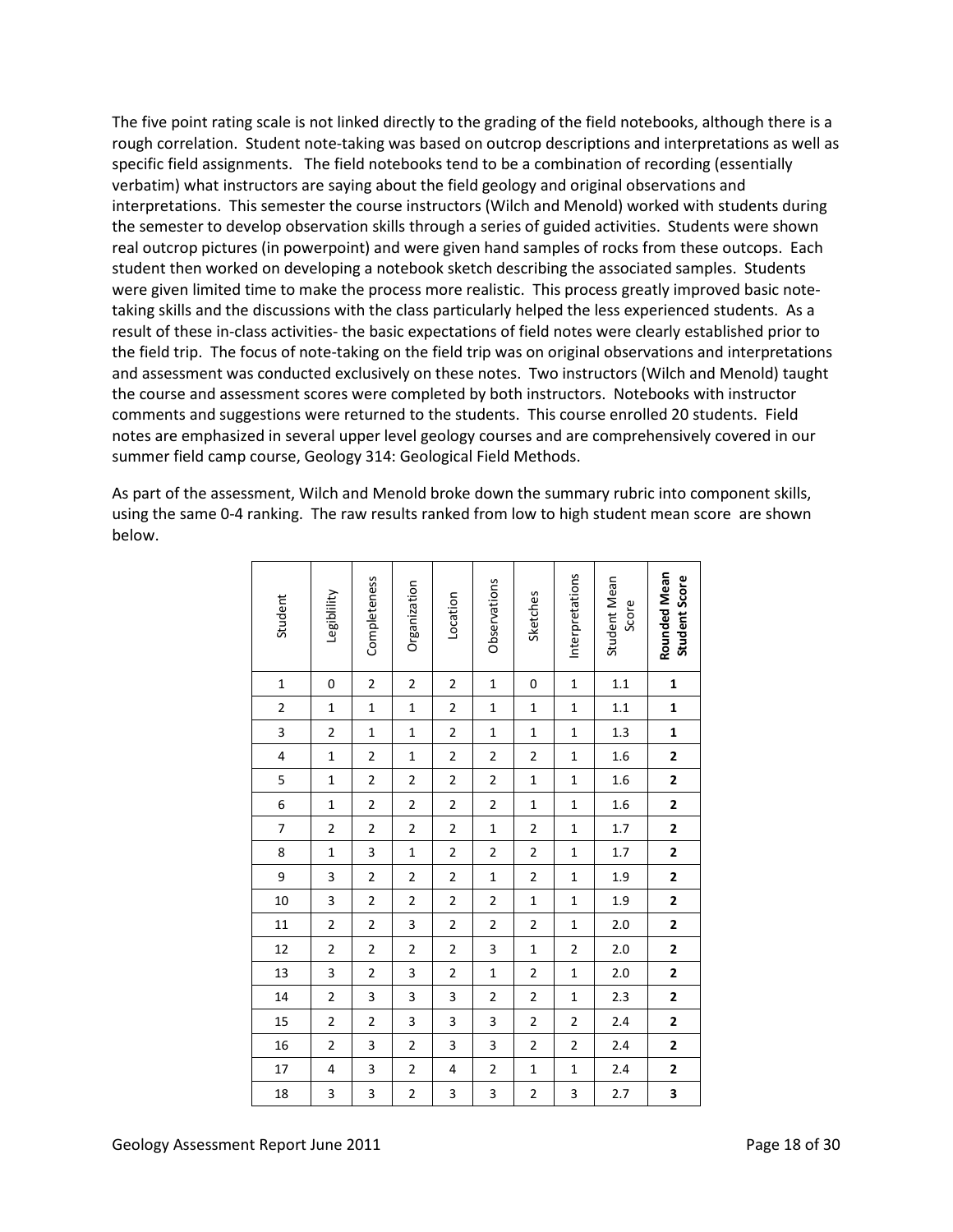| 19                   |     |     |     | ◠   |     |     |     | 2.9 |  |
|----------------------|-----|-----|-----|-----|-----|-----|-----|-----|--|
| 20                   |     |     |     |     |     |     |     | 3.3 |  |
| <b>Skill</b><br>Mean | 2.1 | 2.3 | 2.2 | 2.5 | 2.0 | 1.6 | 1.4 | 2.0 |  |

A summary of the raw scores is shown in table below.

| Assessment<br>Score | Legiblility<br>stu.) | Completeness<br>(# stu.) | Organization<br>(# stu.) | Location<br>(# stu.) | Observations<br>(# stu.) | Sketches<br>$($ # stu.) | $(\#$ stu.)<br>Interpretation<br>S |
|---------------------|----------------------|--------------------------|--------------------------|----------------------|--------------------------|-------------------------|------------------------------------|
| 0                   | 1                    | 0                        | 0                        | 0                    | 0                        | 1                       | 0                                  |
| $\mathbf{1}$        | 5                    | 2                        | 4                        | $\mathbf 0$          | 6                        | 7                       | 14                                 |
| $\overline{2}$      | 7                    | 11                       | 10                       | 13                   | 8                        | 11                      | 4                                  |
| 3                   | 5                    | 6                        | 6                        | 5                    | 6                        | 1                       | $\overline{2}$                     |
| 4                   | $\overline{2}$       | $\mathbf{1}$             | 0                        | $\overline{2}$       | 0                        | $\Omega$                | 0                                  |
| Mean<br>Score       | 2.1                  | 2.3                      | 2.2                      | 2.5                  | 2                        | 1.6                     | 1.4                                |

Total no. of students assessed was 20

Students performed best on basic recording skills (legibility, completeness, organization, location description). Students did a "satisfactory" job on making original observations. Student scores were weakest in the areas of sketches and especially interpretations.

This was the third time that this version of the rubric has been used to evaluate student's ability to take field notes. Students were instructed in note-taking at the beginning of the course and at several points throughout the course. The trip was geologically coherent, being organized on two E-W /W-E transects from the coastal area of Washington through the accreted and volcanic Cascades into eastern Columbia River basin. There were approximately 60 outcrop stops conducted during the fourteen-day field trip. Students were instructed on general note-taking skills and note-taking was discussed throughout the trip. The amount of instructor influence on notes varied from site-to-site. Much of the geology was being viewed for the first time by both students and instructors.

The notebooks were graded only at the conclusion of the trip. This is not an advanced course in geology, but rather a 0.5 unit course open to students who have completed anything ranging from a single geology lab course (Geology 101 or 103) to students having completed a G-Track (grad school prep) Geology Major. The students included Sophomores to Seniors, mostly geology majors, but also a non-major and 2-3 earth science education students.

| Rating                                 | 2010 Geol 210 | 2011 Geol 210 |
|----------------------------------------|---------------|---------------|
| 0 = unacceptable student-level notes   |               |               |
| $1$ = weak student-level notes         |               |               |
| $2$ = satisfactory student-level notes |               | 14            |
| $3 =$ strong student-level notes       |               |               |
| $4 =$ professional-level notes         |               |               |

A comparison of the 2010 and 2011 Regional Field Geology scores is shown below.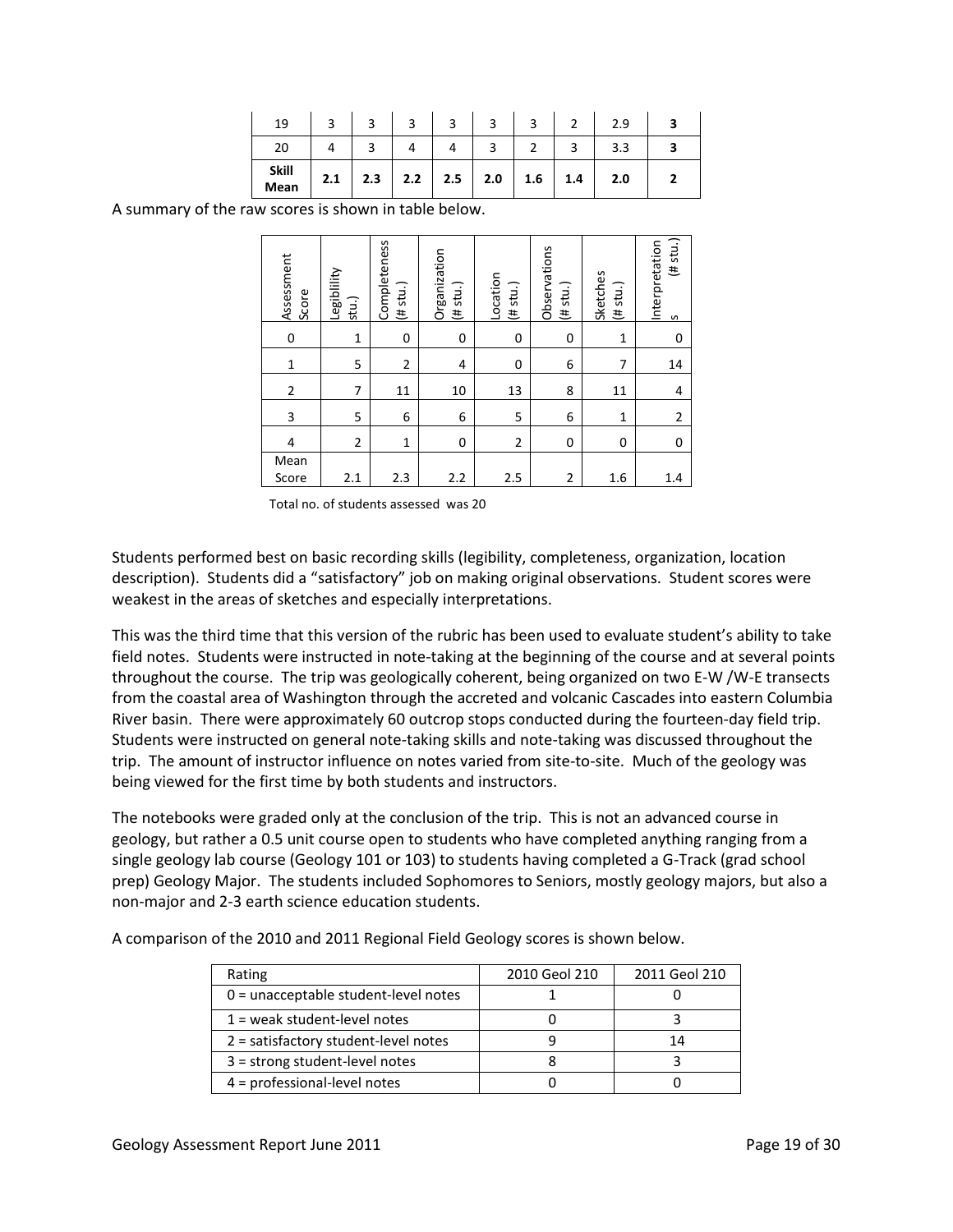The scores appear to be slightly lower this year (2011) compared with 2010, particularly with respect to the number of "strong student-level" notes. This may reflect different students, evaluators and/or emphases placed by evaluators. The mode (14/20) evaluation score for 2010 was a 2, which indicates satisfactory student-level notes.

To look at that the issue of student background, we qualitatively classified the 2011 students by experience level.

| <b>Experience Ranking</b>                                       | # Stu. | mean | st dev |
|-----------------------------------------------------------------|--------|------|--------|
| 1. only 1-2 introductory level courses in geology               | 4      | 1.6  | 0.23   |
| more geology courses (up to 6), no regional or field camp<br>2. | 9      | 2.6  | 0.56   |
| 3. previous regional plus other geology courses                 |        | 2.6  | 0.48   |
| field camp<br>4.                                                |        | 2.2  | በ 71   |

As evidenced by the positive evaluations of students with experience level 2, field note-taking is a skill that is readily acquired by some students, but more difficult for others. There were only two students who have completed field camp. These most experienced students are both Seniors and had divergent scores (indicated by high standard deviation). The divergence is attributed to individual abilities, as well as different career plans: the lower scoring student has no plans to work as a geologist, whereas the higher scoring student is planning on attending graduate school in geology.

In the 2010 assessment, two suggestions to improve the assessment were made: 1) to systematically assess the field notes on two or more occasions during the students' careers; and 2) to include an analysis of how many field-note intensive classes each student has taken prior the current course. We are continuing to assess field note-taking skills in other courses, and three courses will be assessed in Fall 2011: Geol 202 (Groundwater), Geol 205 (Sedimentation and Stratigraphy) and Geol 306 (Glaciers and Climate Change). We did address the second suggestion as is shown in the table above. In 2010, there were only two "independent" exercises, and these were not assessed separately. In 2011, the majority of exercises (outcrop descriptions and interpretations) were treated as independent exercises. We suggest that in the future that assessment concentrate on these type of "independent" exercises.

This year's assessment followed up on a more intentional teaching of note-taking skills during the semester. It is anticipated that use of this or similar rubrics in other field intensive courses will result in more intentional teaching of note-taking skills and an overall improvement in note-taking quality. We found it instructive to break down the rubric into its component skills. Students perform well on basic note-taking skills Students performed best on basic recording skills (legibility, completeness, organization, location description). These skills should be attainable by all college students, regardless of experience. Students did a "satisfactory" job on making original observations. For undergraduates, we view this as the most important skill in note-taking. The goal for field notes is that the basic observations can stand on their own and are accurate and thus useful for other geologists. Student scores were weaker in the area of sketches and weakest in the area of interpretations. We suggest that more effort be concentrated in future semesters on developing sketching skills. The practicing technique that we used of sketching slides of outcrops seemed very effective. Interpretations require the most sophisticated knowledge of the geology. The student who scored best in this area was a Sophomore who had completed one Geology 210 course and six other geology courses. He was able to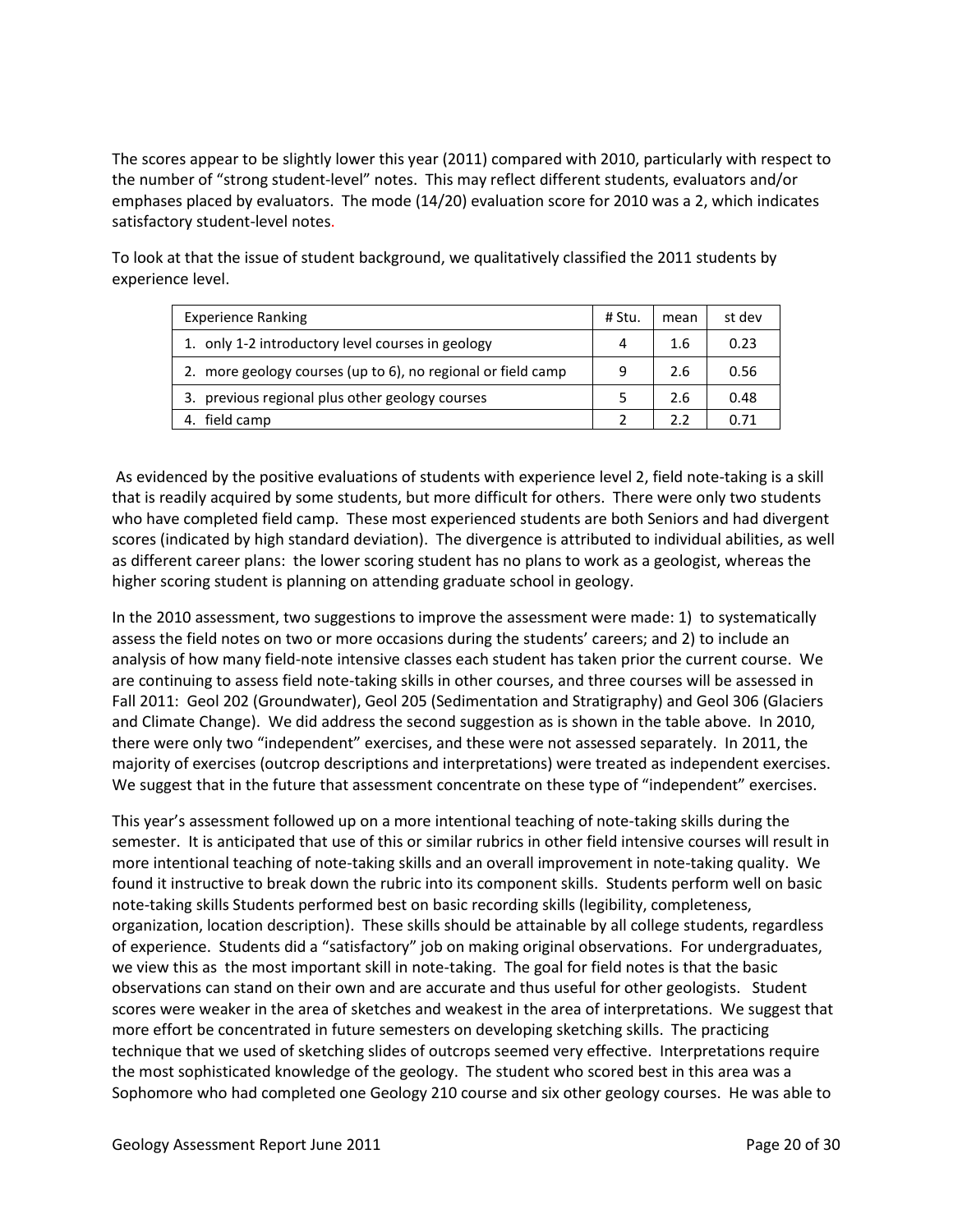offer multiple hypotheses to explain many outcrops and clearly separated his observations and interpretations from those of peers and instructors.

In summary, we suggest that in future semesters:

.

- Faculty use this same rubric but also evaluate individual skills (as was done this year)
- Include experience levels of students in future assessment
- Intentional teaching of skills is done in the classroom as well as in the field
- Assessment focus on notes taken during independent exercises, rather than during faculty field lectures
- During field-intensive semester-long courses, student note-taking skills will be assessed and graded multiple times to offer them guidance on ways to improve.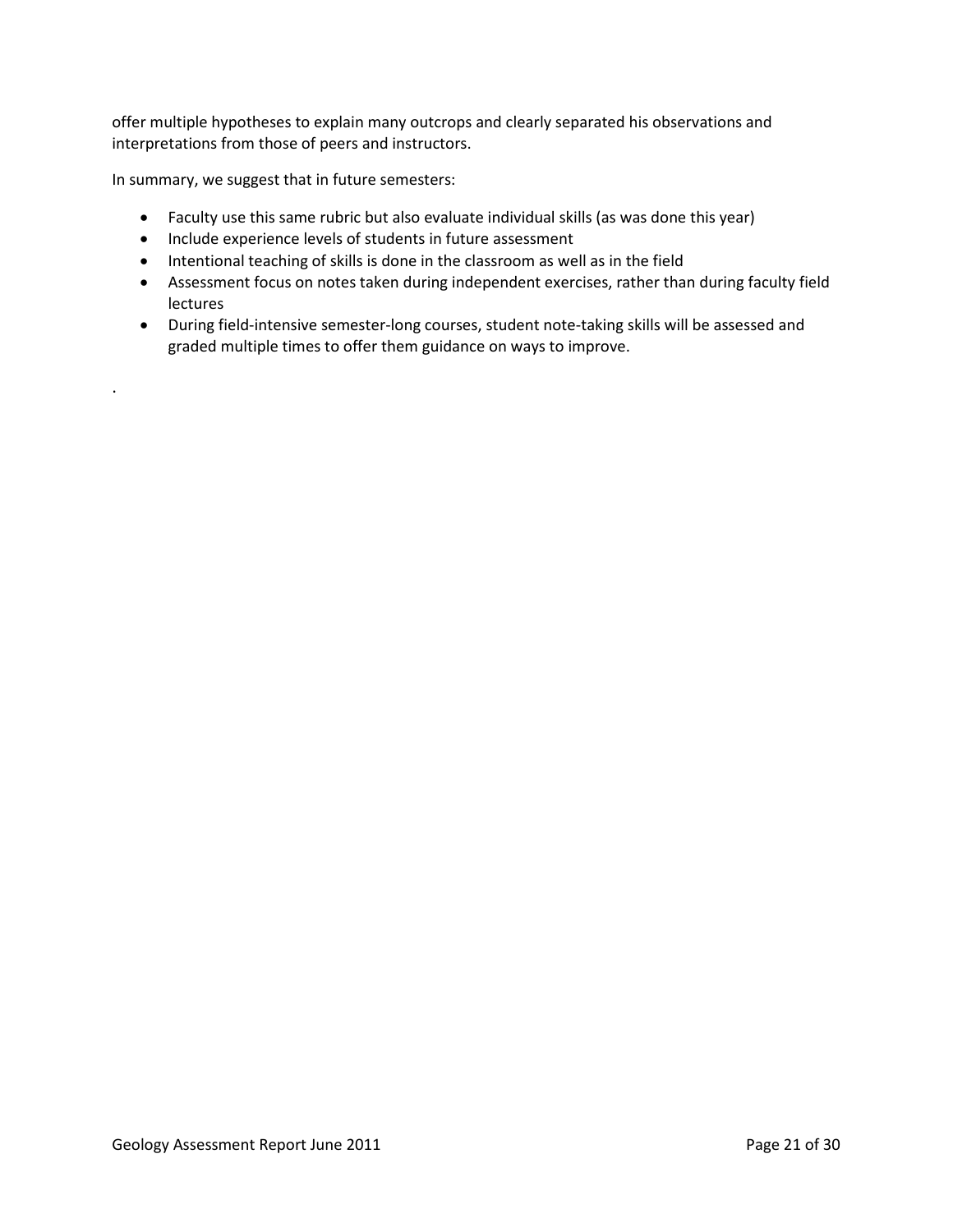# **C1. Earth Science Methods: Map & Imagery Interpretation Skills/ Geomorphology (Geol 208) Lab Exam Questions/Wilch**

**Map & Imagery Interpretation Skills Goals.** All students will score at least 70% on the lab exam demonstrating basic competence in map and imagery interpretation skills. At least 50% of students will score 80% on the lab exam demonstrating a strong level of competence in map and imagery interpretation skills.

# **Map & Imagery Interpretation Skills Assessment and Outcomes.**

Geomorphology (Geol 208) is lecture/lab course on the study of earth surface processes and landforms. Throughout the lab students develop landscape interpretation skills with specific labs on introduction to maps, and tectonic, volcanic, mass wasting landforms. Students can work in groups of 2-3 but each student hands in an individual write-up. Group composition is not regulated by the instructor and tends to be largely based on friendships and unchanging through the semester. The lab write-ups are graded and are followed later in the semester with a 3-hour lab exam. During the lab exam students examine stereo pairs of aerial photographs, Google Earth satellite imagery, and topographic maps. The students have not seen any of the maps or images prior to the exam. In other words, the exam is assessing skills rather than recall from a previous exercise. Specific skills that are being evaluated include:

- Constructing and interpreting topographic contour lines
- •Numerical calculation of slope, map scale, area and volume of features on map
- Air photo interpretation- including landform identification, rock type interpretation
- Construction of topographic profiles
- Construction of cross-sections to illustrate structures and rock types in 3-D

The table below shows exam scores of map/imagery skills questions from the Spring 2011 lab exam.

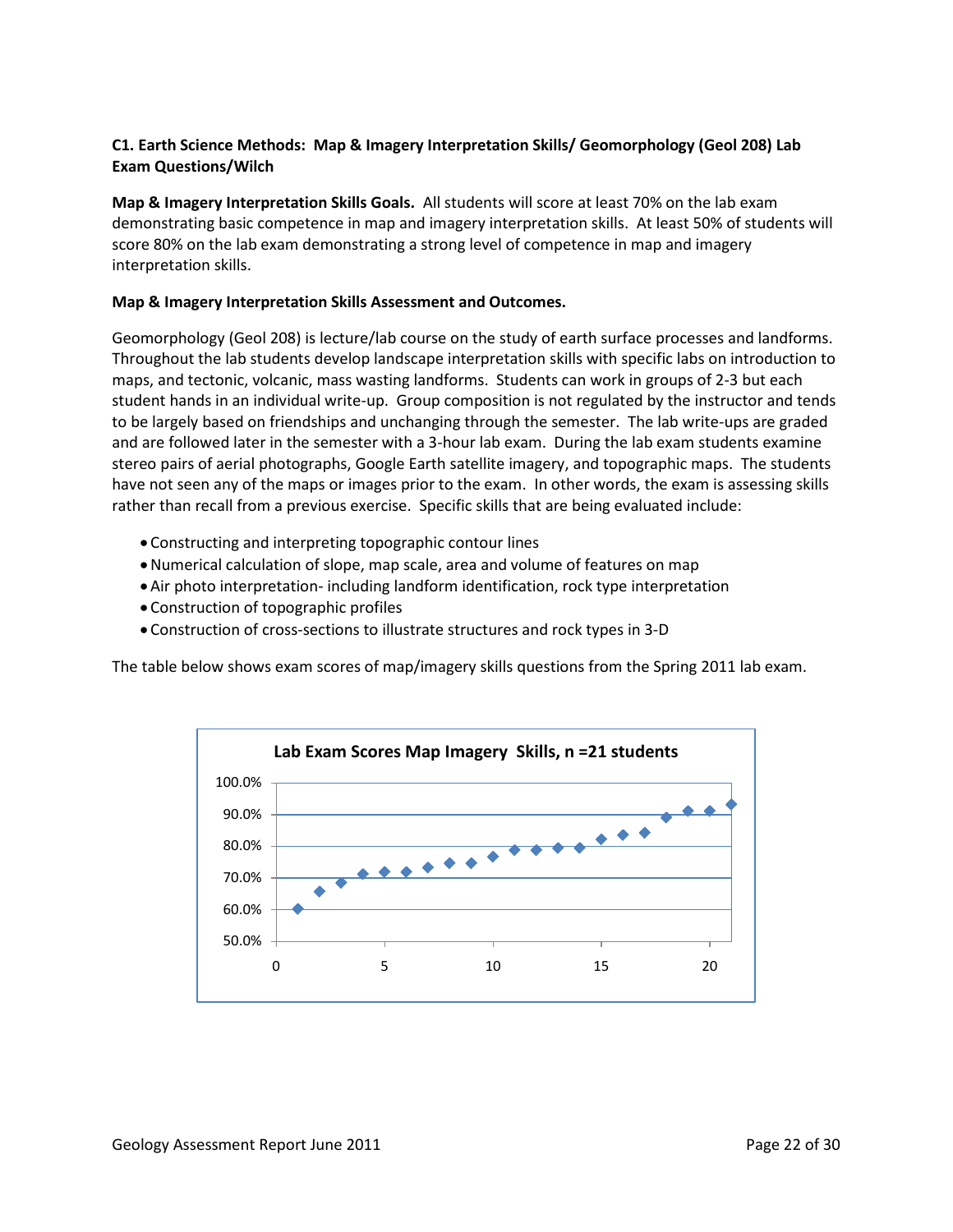The score range was 60.3% to 93.2%. The mean score was 78.1 +/- 8.7 % (1 s.d.). The individual results include, 18 of 21 students (86%) scored above 70%; 7/21 (33%) students scored above 80% or better. Neither of the assessment goals was achieved.

There is a trend of higher scores with the 2011 students' class status, as shown below

| Sophomores | <b>Juniors</b> | Seniors |
|------------|----------------|---------|
| (n=9)      | $(n=11)$       | $(n=1)$ |
| 75.9%      | 78.5%          | 93.2%   |

Though the mean scores are different, there is a lot of overlap in scores between different student level (see graph below).



A map/image lab exam has been given with slight variations in the past four offerings of the course. Graded exams are shown to students but the exams are not returned to students. Students do not have access to map/photo/imagery prior to the exam or after the exam has been completed. The exam always includes about 15% material that is not related to image interpretation. For 2011 assessment, only image/map interpretation questions were included.

During normal lab periods students can work together and get assistance from the instructor.

The overall performance is not surprising as the exam requires high-level spatial thinking and is considered challenging by students in the class. Given the timed nature, breadth, and length of the exam it is extremely difficult to score above 90%. The fact that there was only one Senior enrolled in 2011 may have also affected the overall class average as there is a trend toward scoring higher with more experience.

The improvement with experience is interesting and likely attributed to more advanced level students having more and thus broader experiences in geology which they are able to draw on when analyzing imagery. For several students, this was their first upper-level geology class.

Thirty of the 50 students who have completed Geology 208 since 2008 have graduated from Albion. Of those 30 Albion graduates, 14 have enrolled in graduate school, including 11 in Geology graduate school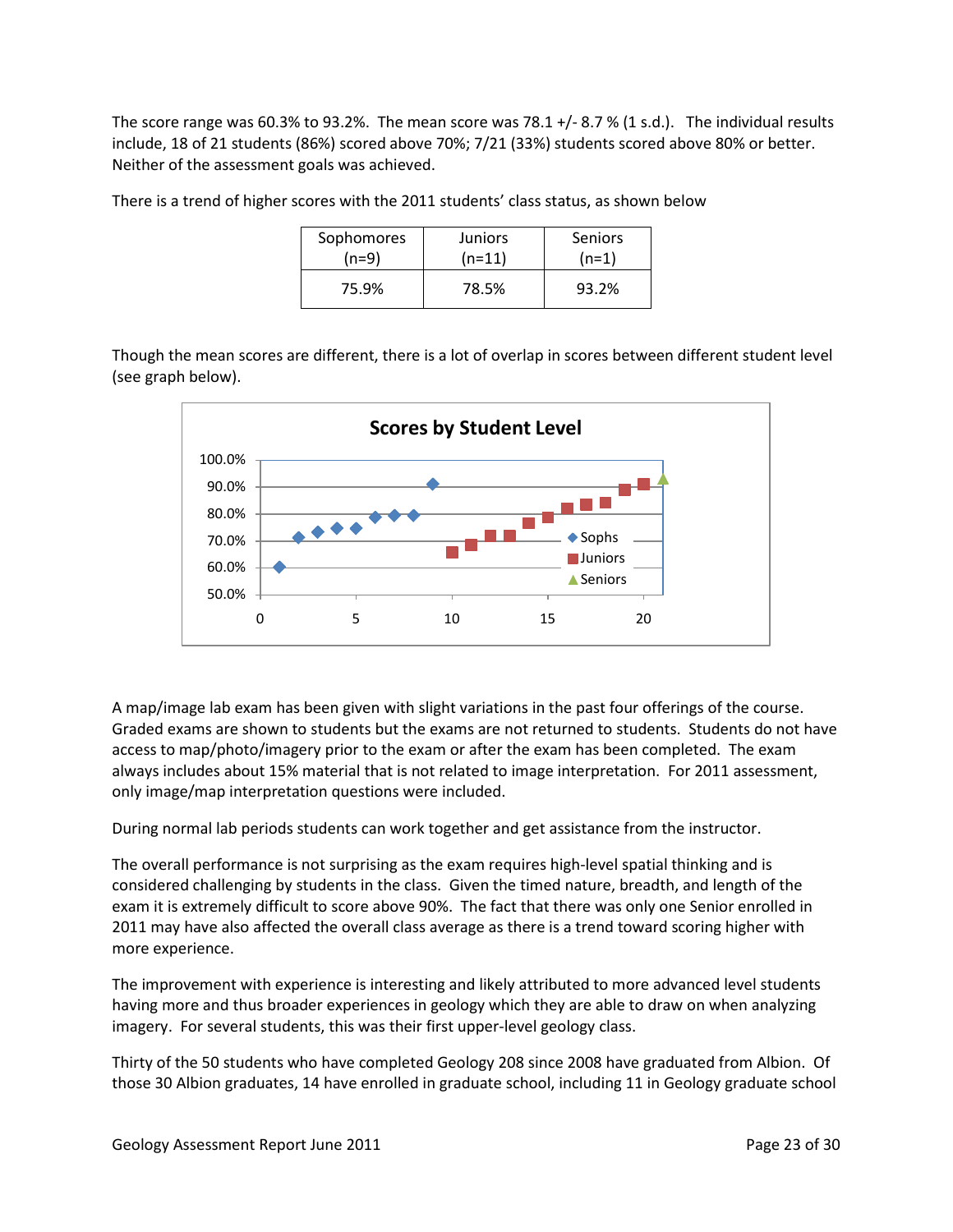and 3 in other professional schools (medical school and environmental policy programs). The mean scores for those attending graduate school in Geology is 86.5%; the mean for those in other professional schools is 79.8%

**Recommendations for future assessments using Geology 208 Lab Exam.** The low performance (below assessment goals) by several individual students can be attributed to a least three possible causes:

- 1. The exam is too difficult or assessment goals are set too high.
- 2. The assessment goals should be different depending on students' levels of prior experience.
- 3. Student preparation is weak and hampered by the structure of the labs.

At this point, we do not plan on changing the exam or assessment goals. I plan to use the same assessment instrument in 2012-13 offering of the course. I will attempt to address preparation for the exam by changing the structure of the labs leading up to the exam. Specifically, I will regulate group composition. The group approach is both necessary (given lab resources) and helpful for student learning as it allows weaker students to learn from better-performing peers. I believe that the static nature of groups has enabled some weaker students to realize benefits in grades but not in understanding of the material. Regulating group composition will make it less likely that students can rely on the same friends and will also allow me to identify and work with individual weaker students.

# **C2. Earth Science Methods: Map & Imagery Interpretation Skills/ Senior Exam Questions/Wilch**

**Map & Imagery Interpretation Skills Goals.** All students will score at least 70% on the lab exam demonstrating basic competence in map and imagery interpretation skills. At least 50% of students will score 80% on the lab exam demonstrating a strong level of competence in map and imagery interpretation skills.

# **Topographic Map Interpretation Skills Assessment and Outcomes.**

The Senior Exam this year included a small portion on map interpretation (11.5 points). Five Seniors took the exam and all these Seniors had also taken Geomorphology (Geol 208). The individual scores are shown in table below.

| Individual Students Scores (out of 11.5) | Mean  |        |       |       |       |  |  |
|------------------------------------------|-------|--------|-------|-------|-------|--|--|
|                                          |       |        |       |       |       |  |  |
| 11.5                                     | 9.5   | 11.5   | 9.5   | 10.5  | 10.5  |  |  |
| 100.0%                                   | 82.6% | 100.0% | 82.6% | 91.3% | 91.3% |  |  |

The students all met the goal standards. The limited number of questions and scope of the questions on the exam make it difficult to draw major conclusions, although the results are very positive.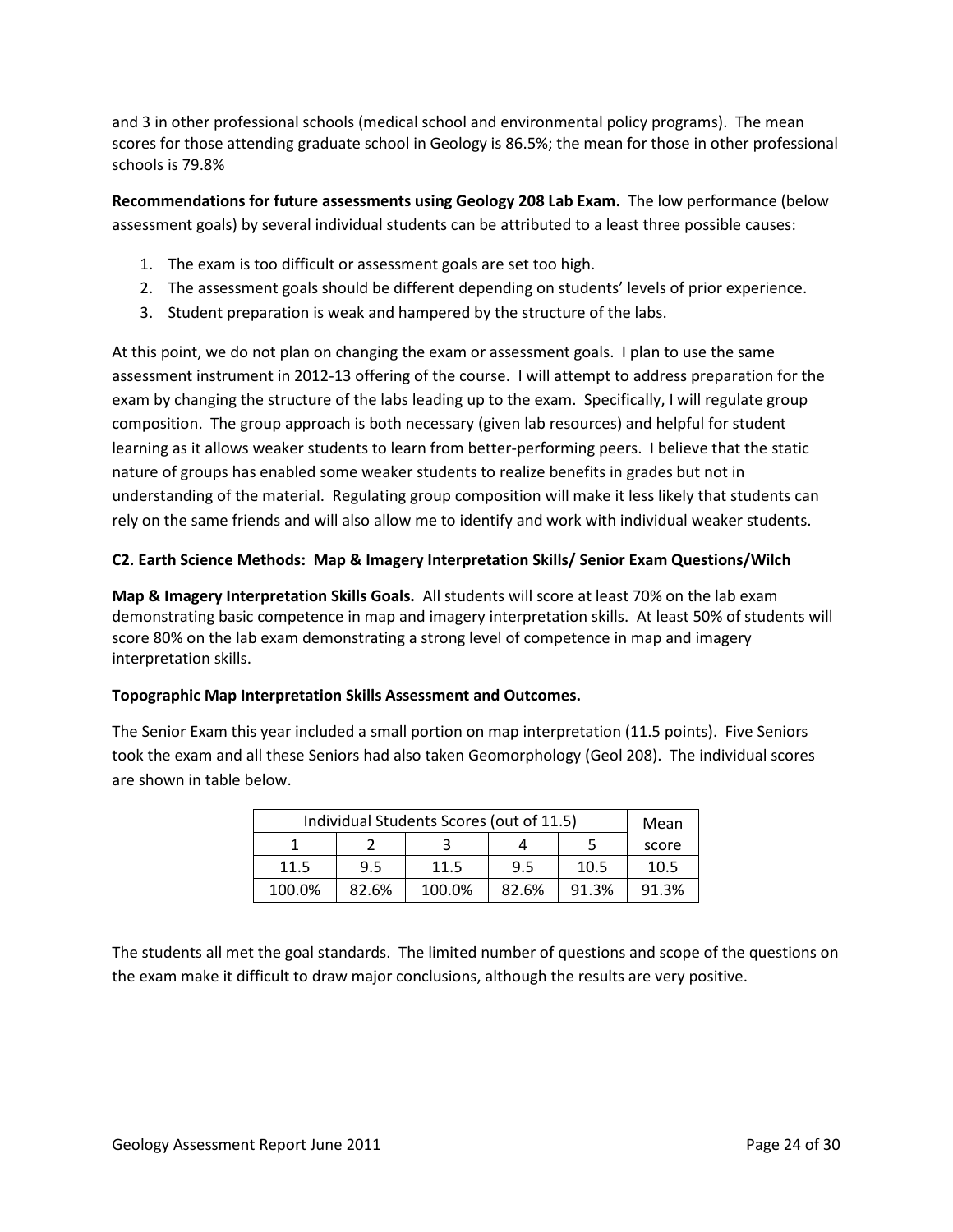# **5. Geology Content Goals/Outcomes**

For the past 7 years, we have administered a Senior Exam to graduating Geology and Earth Science majors to assess whether they have attained a comprehensive understanding of the geological sciences. Because standardized tests do not exist, the exam is written by members of the department. This is the second year that we administered a completely revised version of the Senior Exam. The "old" exam was composed of multiple-choice questions from Geology 101 and 103 final exams. This exam was general and not designed to meet standard specific learning goals. In places the exam covered material that was not covered in any subsequent courses required by students.

When we originally designed the old exam, we established the following expectations: ninety percent of Seniors will be able to answer 70% of exam questions, 67% of Seniors will be able to answer 80% of the exam questions, and 33% will be able to answer 90% of the exam questions. Overall, students fell short of meeting the goals, with 75% (vs. 90%) scoring 70% or higher, 55% (vs. 67%) scoring 80% or higher, and 13% (vs. 33%) scoring 90% or higher. It was difficult to remedy the underachievement because the old exam was not linked to specific content goals but only with general non-specific content goals. The questions were not categorized. In short, the exam allowed us to assess overall comprehension but did not allow us to address shortcomings in comprehension.

The new exam mirrors our stated learning goals. The exam has a variety of question styles, including multiple-choice, fill-in-the-blank, story problems. The test asked students to interpret text, sketches and graphs, analyze maps, and to identify rock and mineral samples. Questions were categorized and assessed according to the following learning goals:

Content Assessment Areas: plate tectonics and structure, solid earth composition, surface and atmospheric processes, and earth history.

This year the exam was expanded from last year's exam by including an open-ended problem solving question that was assessed above in the critical thinking category.

**Content Assessment Goal:** Students can articulate and apply fundamental concepts in core areas of geology including Plate Tectonics, Earth History, Solid-Earth Composition/Structure and Surface and Atmospheric Processes. For this year we are maintaining the same expectations as in previous exams: 90% percent of Seniors will be able to answer 70% of exam questions, 67% of Seniors will be able to answer 80% of the exam questions, and 33% will be able to answer 90% of the exam questions.

# **Content Assessment & Outcomes/ Senior Exam/ T. Wilch**

We administered the exam to all five Senior majors. The exam took 1 to 1.5 hours. Scores ranged from 78.4 to 89.2 %; three students scored in the 80-90 percentile. Overall the students met the stated goal of 90% of students getting a 70% or higher score. The students fell short of the goal of 90% or higher by 33% of the students.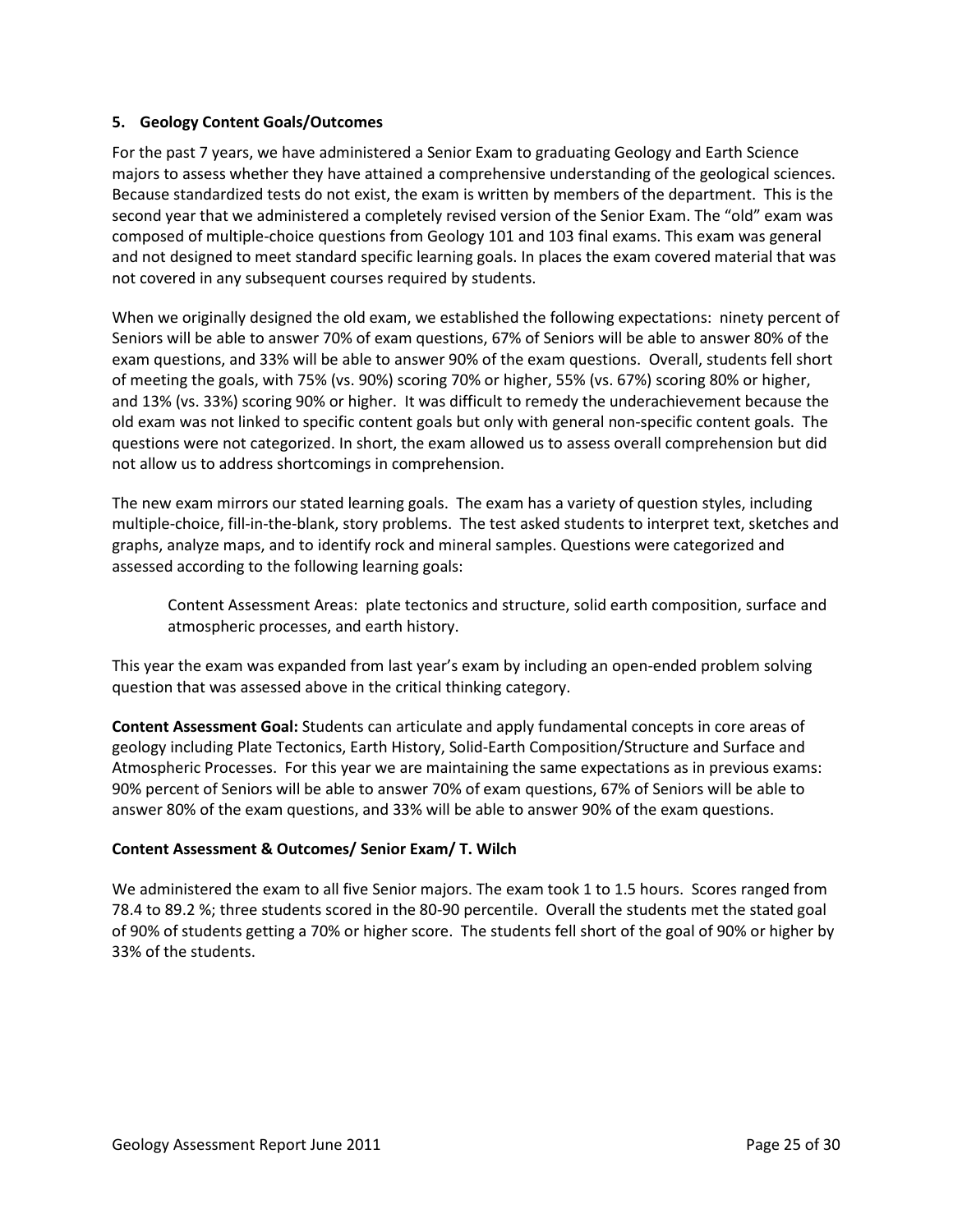The summary results are presented in the table below:

|            |                                  | <b>Content Areas</b> | Skill Areas      |                            |                |                 |                 |
|------------|----------------------------------|----------------------|------------------|----------------------------|----------------|-----------------|-----------------|
|            | Plate<br>tectonics/<br>structure | Solid Earth<br>Comp. | Earth<br>History | Surface/<br>Atmos.<br>Proc | Map<br>Reading | Quant.<br>Reas. | Total<br>Points |
| Poss. Pts. | 15                               | 15                   | 28               | 28                         | 11.5           |                 | 104.5           |
| Mean score | 11                               | 12.5                 | 20.2             | 23.3                       | 10.5           | 4.6             | 82.1            |
| % Score    | 73.3%                            | 83.3%                | 72.1%            | 83.2%                      | 91.3%          | 65.7%           | 78.6%           |

### 2010 Senior Exam Results

Individually the students did not meet the assessment goals (see shaded boxes in table below). Only 60% (3/5) students met the 70% performance goal, these students also met the 80% performance goal. No students met the 90% performance goal.

| <b>Student</b>                          | 1     | $\overline{2}$ | 3     | 4     | 5     | Mean<br><b>Score</b> |
|-----------------------------------------|-------|----------------|-------|-------|-------|----------------------|
| Plate tectonics &<br>structure (15 pts) | 63.3% | 80.0%          | 83.3% | 53.3% | 86.7% | 73.3%                |
| Solid Earth Comp.<br>(15 pts)           | 86.7% | 100.0%         | 93.3% | 63.3% | 73.3% | 83.3%                |
| Earth History<br>(28 pts)               | 82.1% | 78.6%          | 83.9% | 67.9% | 48.2% | 72.1%                |
| Surface & Atmos.<br>Proc. (28 pts)      | 92.9% | 85.7%          | 82.1% | 80.4% | 75.0% | 83.2%                |
| <b>Content Total</b><br>(86 pts)        | 83.1% | 84.9%          | 84.9% | 68.6% | 68.0% | 77.9%                |

The performance goals were met or very nearly met (limited sample size makes analysis difficult) in Solid Earth Composition and Surface and Atmospheric Processes content areas. Students failed to meet standards in the Plate Tectonics and Structure and Earth History content areas. We will continue to work on the exam. Specific comments on content areas and plans for next year include the following.

- Plate tectonics and structure:
	- o Comments: Students performed mediocre in this area. There were very few questions on structure in this year's exam because the open-ended Problem Solving question included was focused on structure. The questions addressed problems and content that the students are introduced to in 100-level classes and focus on in upper-level courses.
	- o Plan: We will look specifically at classes that emphasize plate tectonics and structure. We will review the questions and likely include more structure questions on the exam.
- Solid earth composition:
	- o Comments: The questions in this area were mostly rock and mineral identification at a very basic level. Students performed well.
- Earth history
	- o Comments: The questions in this area included more multiple-choice and fill-in than other parts of the exam and students performed at a slightly lower level than in other content areas.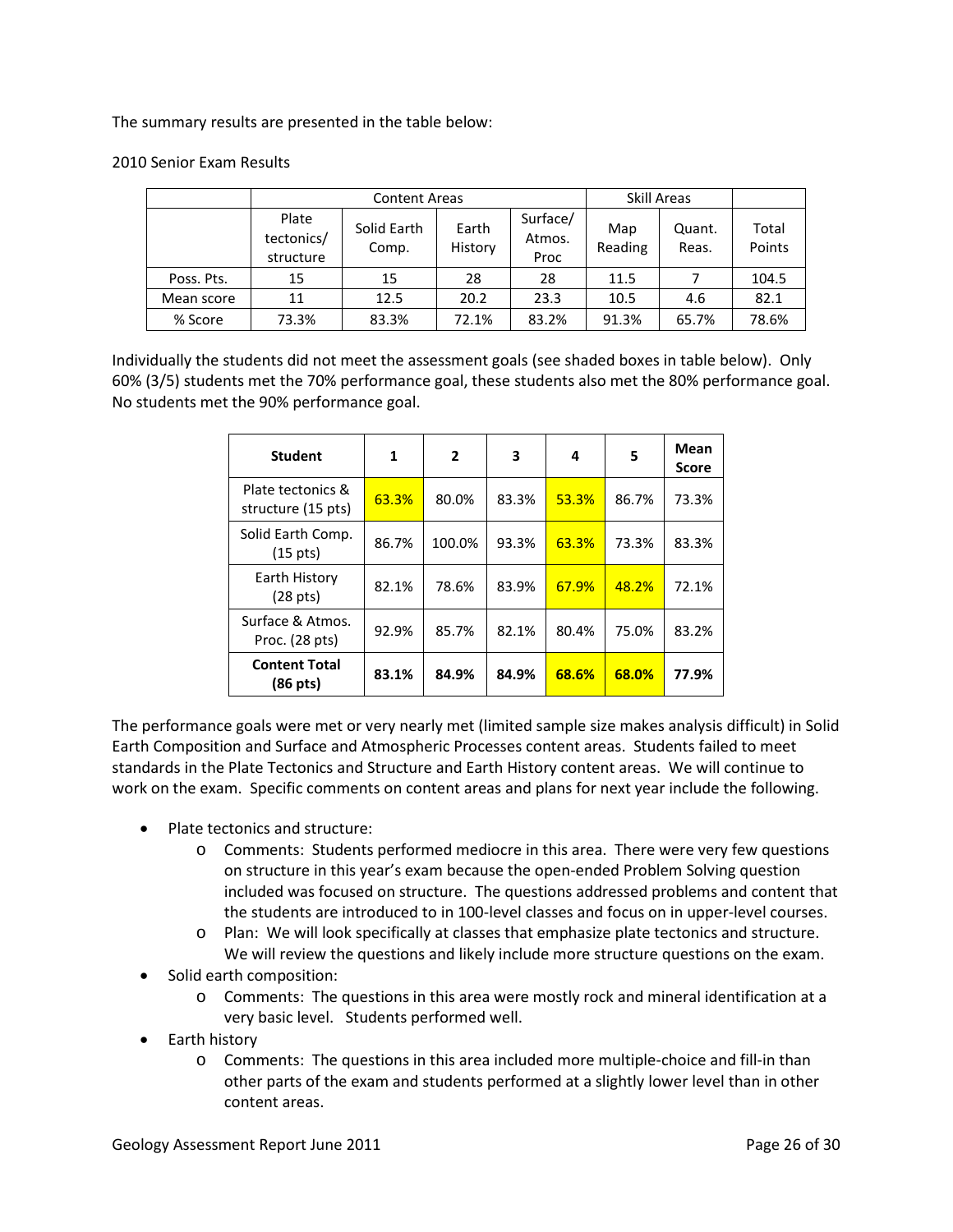- o Plan: we will continue to review these questions.
- Surface and atmospheric processes
	- o Comments: The questions in this area were at a very basic level. Students performed well.
	- o Plans: We will consider modifying the exam to include a wider range of questions.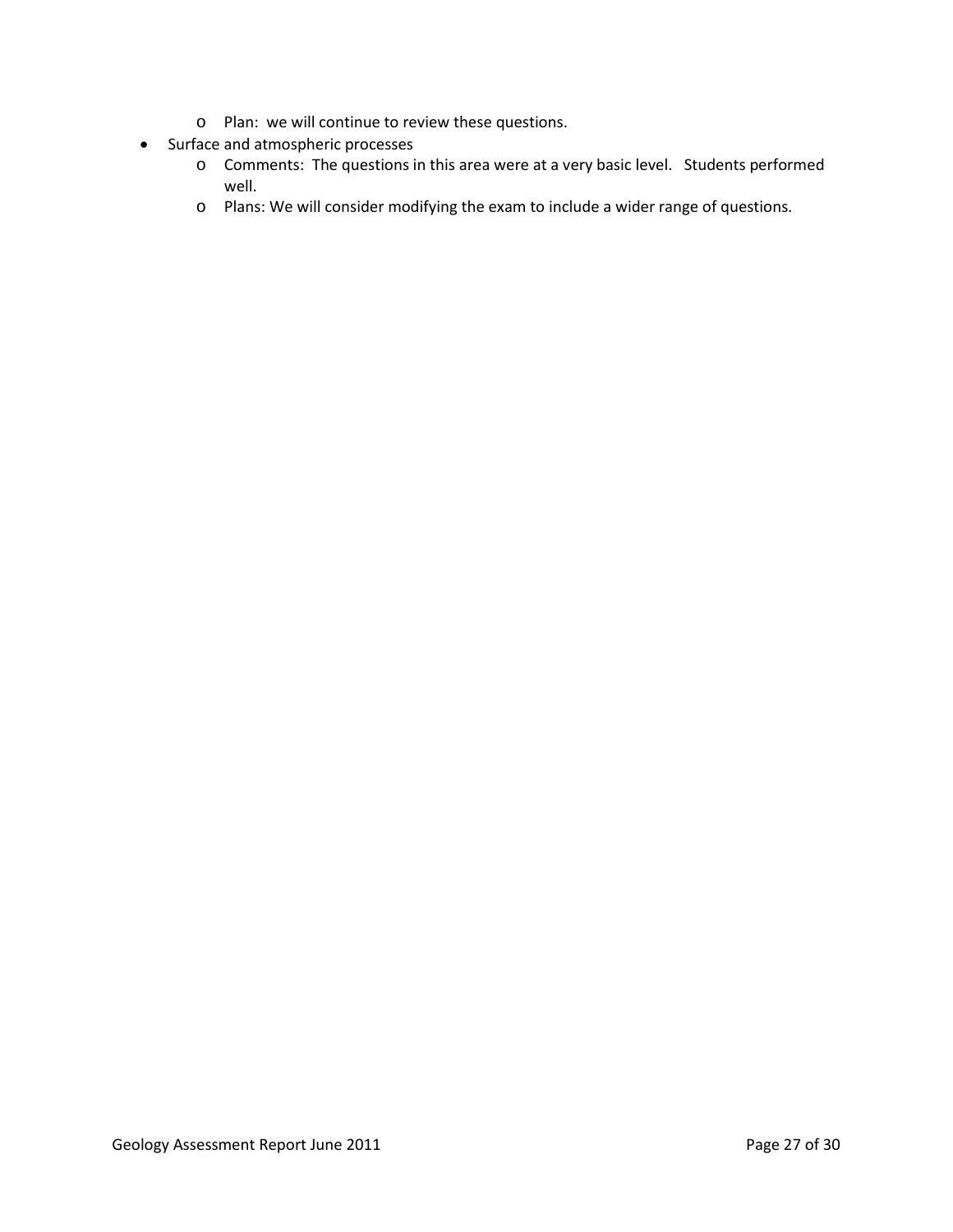#### **6. Graduate Preparedness Goals/Outcomes.**

**Graduate Preparedness Goals** The attainment of goals 1-5 (above) will prepare graduates well for further education or careers as earth scientists or educators.

### **Graduate Preparedness Assessment & Outcomes**

Alumni data on careers, graduate school, teacher education will be used to assess career preparedness goals/outcomes. We have been tracking graduates in our alumni newsletter for the past 20 years. Data compiled for the newsletter will be used to assess preparation for careers and graduate school. We have added an exit interview for graduating Seniors to provide additional data. Specifically we will use alumni data to assess the following outcomes:

**Graduate Preparedness 1.** Graduates will have the proper academic background for success in graduate school.

**Graduate Preparedness 1 Goal:** 90% of Seniors who apply will be admitted to a graduate program in geology.

**Graduate Preparedness 1 Results.** 98% of Earth Science Geology Majors applying to graduate or professional school were accepted between 2002 and 2011. A total of 60% of our Majors from the past 10 years have finished or are currently enrolled in graduate or professional schools.

**Graduate Preparedness 2.** Graduates will have the proper academic background for a geology-related career.

**Graduate Preparedness 2a Goal:** 80% of graduates seeking employment in the field will find it within 1 year of graduation.

**Graduate Preparedness 2a Result.** Between 2001 and 2010, 18 of 21 (86%) of students who reported looking for jobs in Geology found employment in the field within one year. Note that students who pursue careers in other fields or those with whom we have lost contact are not included in this data set.

**Graduate Preparedness 2b Goal:** 50% of graduates on a long-term basis will remain in careers directly related to the geological sciences.

**Graduate Preparedness 2b Result.** Again 60% of our Majors from the past 10 years have finished or are currently enrolled in graduate or professional schools. About 83% of these students are in geology related programs.

53.3% of all graduates (1966-2010) are reported to be in careers directly related to geology; 27.3% are reported to be in fields other than geology or retired; 19.4% are categorized as unknown (i.e., we lack employment information on them). Graduates are working in the following geologically related fields: industry (mostly environmental and petroleum) (20.0%), government service (6.8%), education (11.6%), and graduate school (8.1%). It is likely that the 53.3% reporting careers in geology underestimates the total number of graduates who are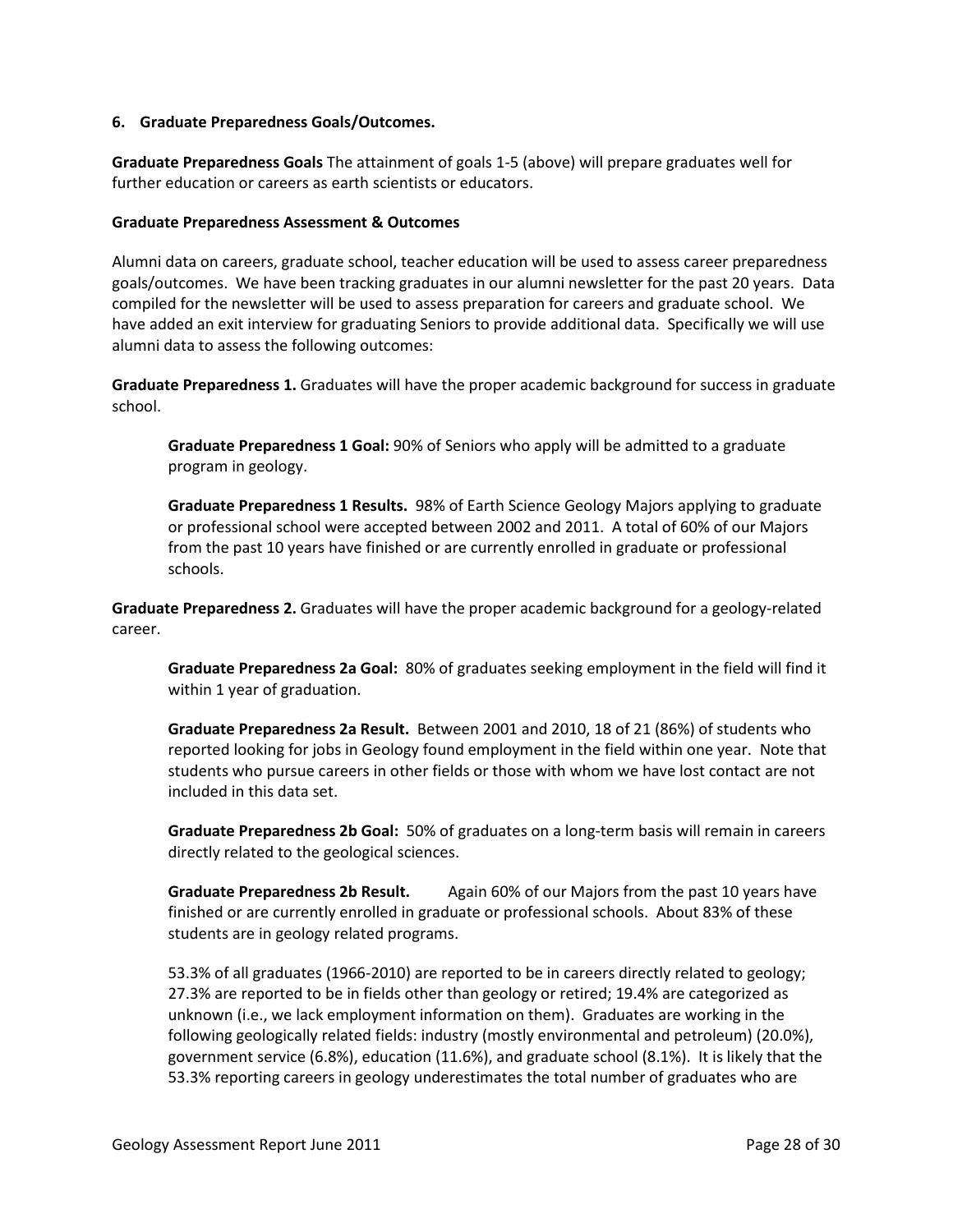geologists, since we do not have results for 19.1% of graduates. Non-geologists include graduates professionally employed as lawyers, doctors, business professional, etc.

**Graduate Preparedness 3.** Education candidates majoring or minoring in Geology or Earth Science will be well prepared for careers as elementary and secondary educators.

**Graduate Preparedness 3 Goal.** Education candidates majoring or minoring in Geology or Earth Science will pass the MTTC test for Earth and Space Science at a higher rate that the state average. Although this may seem to be a rather un-ambitious goal, most students taking the certification test are from large state schools that have special programs that focus specifically on teacher preparation.

**Graduate Preparedness 3 Result.** For the past 10 years, Albion College Geology and Earth Science graduates passed with an overall pass rate of 83.3% as opposed to the state average of 64.3%.

**Graduate Preparedness 4.** Graduating Seniors will be satisfied with the quality of their educational experience and preparation for post-college life.

**Graduate Preparedness 4 Goal.** Graduating Seniors complete an Exit Interview and are able to identifiy specific courses that meet several departmental learning goals. Graduating Seniors agree with the following statements:

- Formal, course-based laboratory experiences were important to my education.
- Formal, course-based field experiences were important to my education.
- Independent study/research activities were important to my education and professionaldevelopment.
- Overall, I rate my geology educational experience

**Graduate Preparedness 4 Assessment and Outcomes.** At the time we administered our Senior Exam, we also had graduating majors complete a written exit interview. A copy of the interview form is attached.

Students were able to identify specific courses that met some broad learning goals. We asked students to list the three courses that were *most important* in conveying geologic principles. The five students listed a total of 9 different courses. The mode (3) was Geology 101, Introductory Geology, which is a broad-based survey course that emphasizes geological processes. We asked students to list the three courses that *best emphasized* thinking critically about science/ geology and the Earth. Again the students listed many (7) different courses. The mode (4) was Geology 306, Glaciers and Climate Change, which is an integrative field and seminar course. We asked students to list the three courses that *best emphasized* reflecting on geology's role in contemporary scientific, environmental, or/and societal discussions and issues. Again 7 different courses were listed. The mode (4) was Geology 216, Environmental and Engineering Geology, which is an environmental category course.

The responses to the question: "What was the most beneficial/successful part of geology degree program?" yielded interesting results as well. Graduates answered in unison with three major themes: field camp and other field work (n=4), research with faculty (n=3), and colloquium (n =2). The responses to the question "What was the least beneficial/successful part of geology